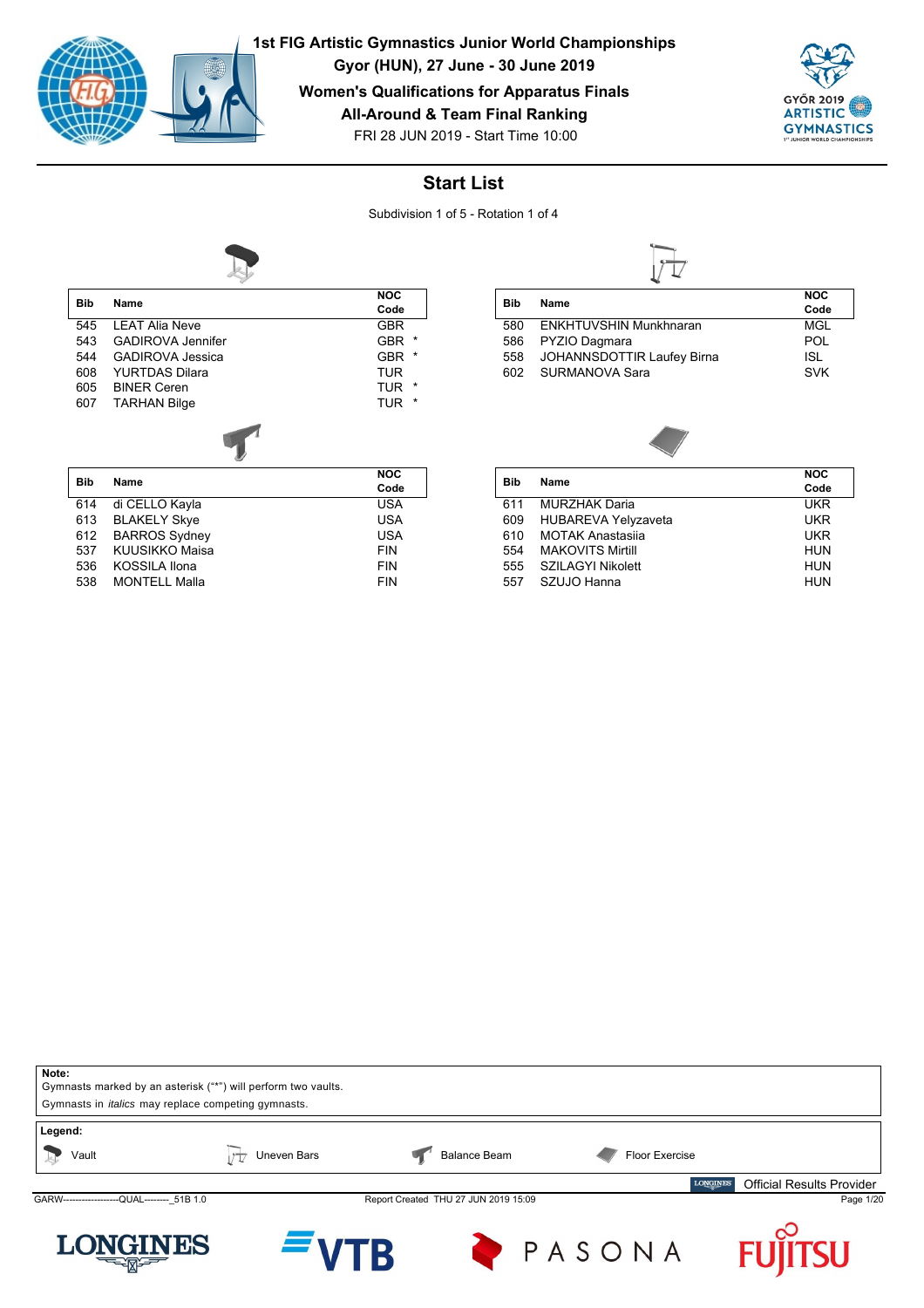

**Gyor (HUN), 27 June - 30 June 2019**

**Women's Qualifications for Apparatus Finals**

**All-Around & Team Final Ranking**



FRI 28 JUN 2019 - Start Time 10:11

## **Start List**

Subdivision 1 of 5 - Rotation 2 of 4



| Bib        | Name                              | <b>NOC</b>      |
|------------|-----------------------------------|-----------------|
|            |                                   | Code            |
| 555        | <b>SZILAGYI Nikolett</b>          | HUN             |
| 554        | <b>MAKOVITS Mirtill</b>           | <b>HUN</b>      |
| 557        | SZUJO Hanna                       | $\star$<br>HUN  |
| 611        | <b>MURZHAK Daria</b>              | <b>UKR</b>      |
| 609        | <b>HUBAREVA Yelyzaveta</b>        | <b>UKR</b>      |
| 610        | <b>MOTAK Anastasija</b>           | *<br><b>UKR</b> |
|            |                                   |                 |
| <b>Bib</b> | Name                              | <b>NOC</b>      |
|            |                                   | Code            |
| 586        | PYZIO Dagmara                     | POL             |
| 558        | <b>JOHANNSDOTTIR Laufey Birna</b> | <b>ISL</b>      |

Formation of the SURMANOVA Sara SVK<br>1980 ENKHTUVSHIN Munkhnaran SMSL

ENKHTUVSHIN Munkhnaran

| <b>Bib</b> | Name                     | <b>NOC</b> |
|------------|--------------------------|------------|
|            |                          | Code       |
| 605        | <b>BINER Ceren</b>       | TUR        |
| 608        | <b>YURTDAS Dilara</b>    | TUR        |
| 607        | <b>TARHAN Bilge</b>      | TUR        |
| 545        | I FAT Alia Neve          | <b>GBR</b> |
| 544        | <b>GADIROVA Jessica</b>  | <b>GBR</b> |
| 543        | <b>GADIROVA Jennifer</b> | <b>GBR</b> |
|            |                          |            |

| Bib |                      | <b>NOC</b> |
|-----|----------------------|------------|
|     | Name                 | Code       |
| 536 | KOSSILA Ilona        | <b>FIN</b> |
| 537 | KUUSIKKO Maisa       | <b>FIN</b> |
| 538 | <b>MONTELL Malla</b> | <b>FIN</b> |
| 613 | <b>BLAKELY Skye</b>  | <b>USA</b> |
| 612 | <b>BARROS Sydney</b> | <b>USA</b> |
| 614 | di CELLO Kayla       | <b>USA</b> |

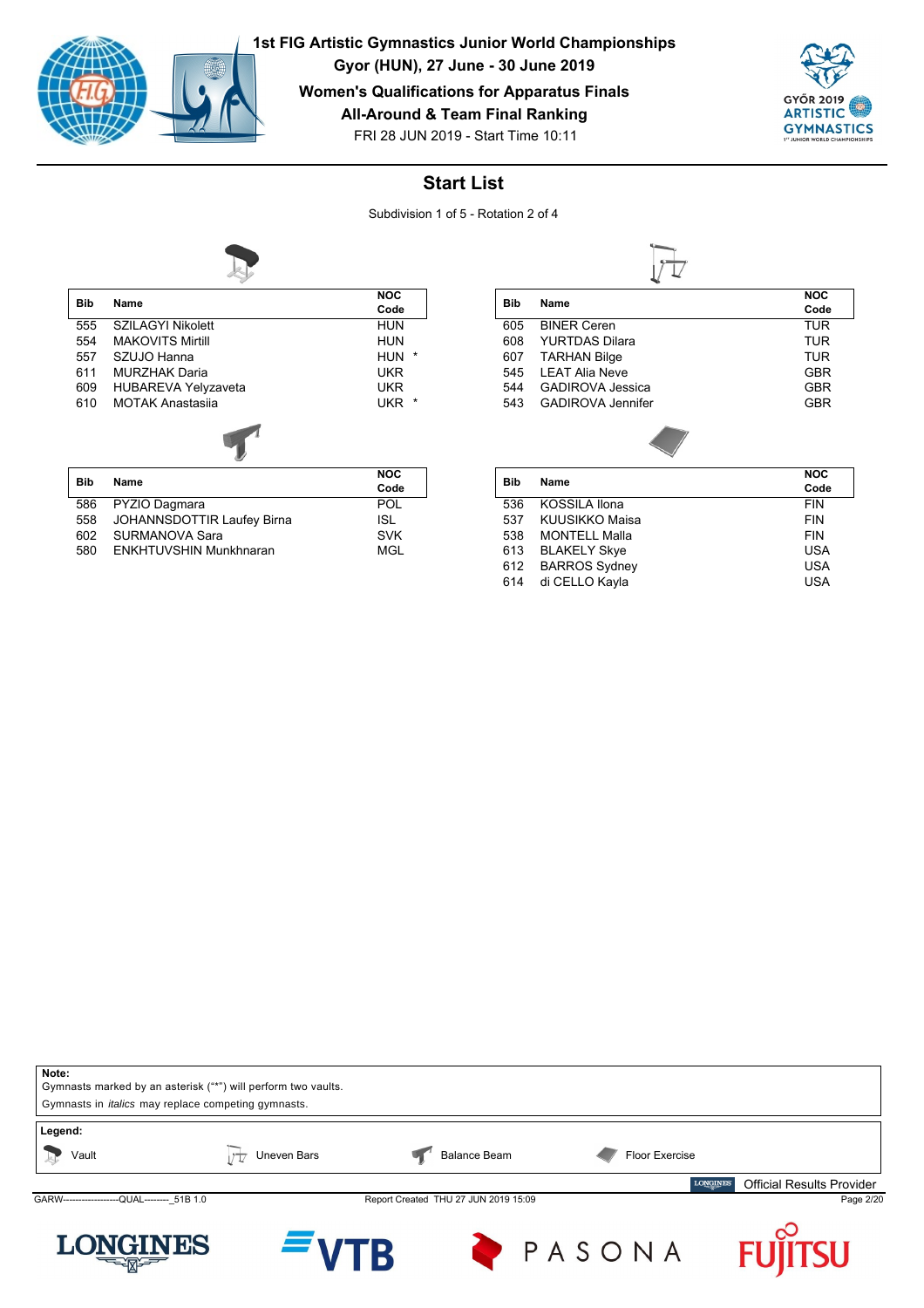

**Gyor (HUN), 27 June - 30 June 2019**

**Women's Qualifications for Apparatus Finals**

**All-Around & Team Final Ranking**



FRI 28 JUN 2019 - Start Time 10:18

## **Start List**

Subdivision 1 of 5 - Rotation 3 of 4



| <b>Bib</b> | Name                    | <b>NOC</b>            |
|------------|-------------------------|-----------------------|
|            |                         | Code                  |
| 612        | <b>BARROS</b> Sydney    | $\star$<br>USA        |
| 613        | <b>BLAKELY Skye</b>     | <b>USA</b><br>$\ast$  |
| 614        | di CELLO Kayla          | $\star$<br><b>USA</b> |
| 537        | KUUSIKKO Maisa          | $\star$<br><b>FIN</b> |
| 538        | <b>MONTELL Malla</b>    | <b>FIN</b>            |
| 536        | KOSSILA Ilona           | <b>FIN</b>            |
|            |                         |                       |
| <b>Bib</b> | Name                    | <b>NOC</b>            |
|            |                         | Code                  |
| 544        | <b>GADIROVA Jessica</b> | GBR                   |

|     | 544 GADIROVA Jessica  | <b>GBR</b> |
|-----|-----------------------|------------|
|     | 545 LEAT Alia Neve    | <b>GBR</b> |
| 543 | GADIROVA Jennifer     | <b>GBR</b> |
|     | 605 BINER Ceren       | <b>TUR</b> |
| 608 | <b>YURTDAS Dilara</b> | <b>TUR</b> |
|     | 607 TARHAN Bilge      | TUR        |

|     |                            | <b>NOC</b> |
|-----|----------------------------|------------|
| Bib | Name                       | Code       |
| 610 | <b>MOTAK Anastasiia</b>    | UKR        |
| 609 | <b>HUBAREVA Yelyzaveta</b> | UKR        |
| 611 | MURZHAK Daria              | UKR        |
| 555 | <b>SZILAGYI Nikolett</b>   | HUN        |
| 554 | <b>MAKOVITS Mirtill</b>    | HUN        |
| 557 | SZUJO Hanna                | HUN        |
|     |                            |            |

| Bib<br><b>Name</b>            | <b>NOC</b> |
|-------------------------------|------------|
|                               | Code       |
| JOHANNSDOTTIR Laufey Birna    | ISL        |
| SURMANOVA Sara                | <b>SVK</b> |
| <b>ENKHTUVSHIN Munkhnaran</b> | MGL        |
| PYZIO Dagmara                 | POL        |
|                               |            |

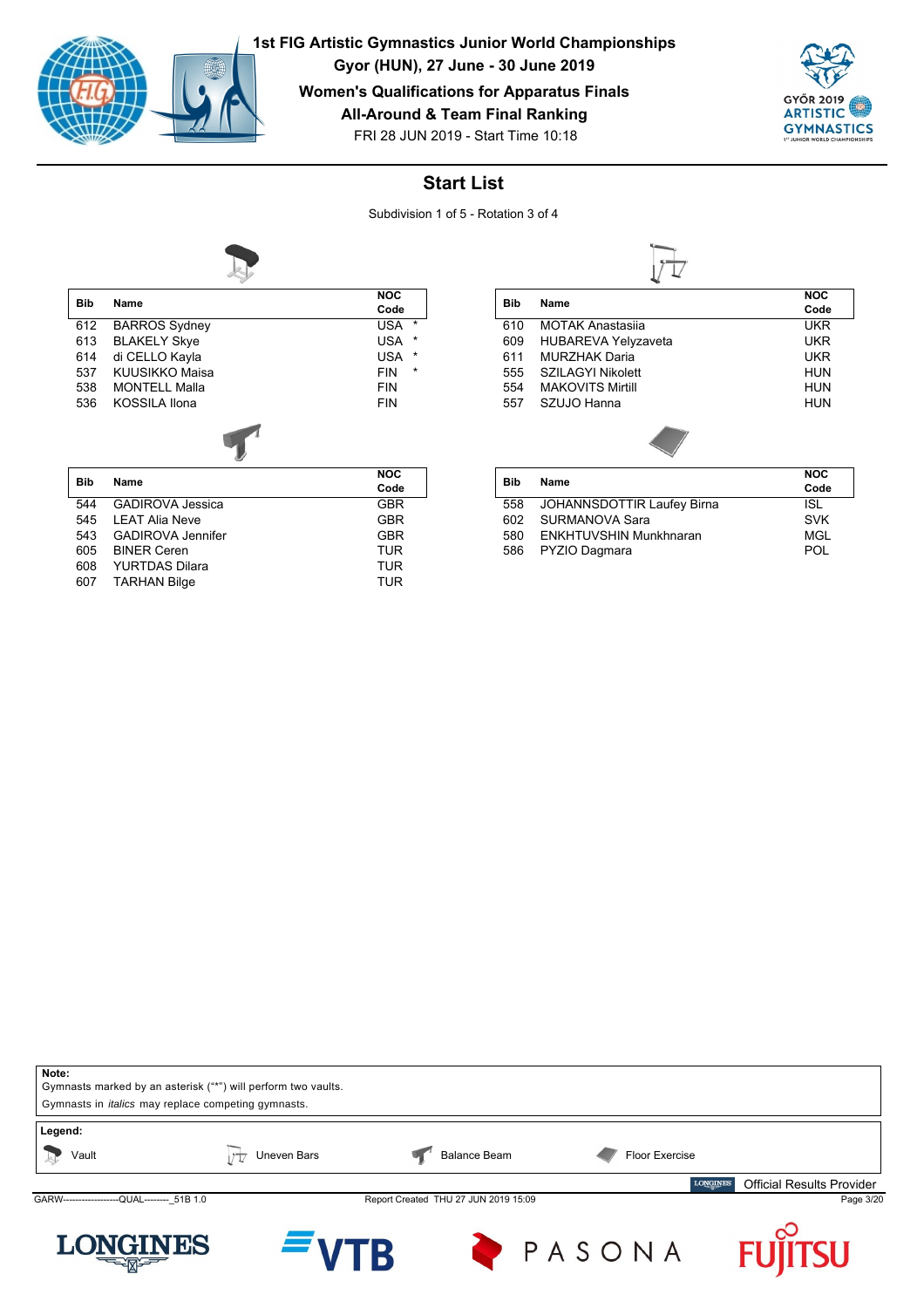

**Gyor (HUN), 27 June - 30 June 2019**

**Women's Qualifications for Apparatus Finals**

**All-Around & Team Final Ranking**



FRI 28 JUN 2019 - Start Time 11:01

## **Start List**

Subdivision 1 of 5 - Rotation 4 of 4



| Bib | Name                          | <b>NOC</b>            |
|-----|-------------------------------|-----------------------|
|     |                               | Code                  |
| 602 | SURMANOVA Sara                | $\star$<br><b>SVK</b> |
| 580 | <b>ENKHTUVSHIN Munkhnaran</b> | MGL                   |
| 586 | PYZIO Dagmara                 | $\star$<br>POL        |
| 558 | JOHANNSDOTTIR Laufey Birna    | ISL                   |

| $1.770$ $1.71$ |  |
|----------------|--|

| <b>Bib</b> |                            | <b>NOC</b> |
|------------|----------------------------|------------|
|            | Name                       | Code       |
| 554        | <b>MAKOVITS Mirtill</b>    | <b>HUN</b> |
| 557        | SZUJO Hanna                | <b>HUN</b> |
| 555        | <b>SZILAGYI Nikolett</b>   | <b>HUN</b> |
| 609        | <b>HUBAREVA Yelyzaveta</b> | <b>UKR</b> |
| 611        | <b>MURZHAK Daria</b>       | <b>UKR</b> |
| 610        | <b>MOTAK Anastasija</b>    | UKR        |

| Bib | <b>Name</b>          | <b>NOC</b><br>Code |  |
|-----|----------------------|--------------------|--|
|     |                      |                    |  |
| 538 | <b>MONTELL Malla</b> | <b>FIN</b>         |  |
| 536 | KOSSILA Ilona        | <b>FIN</b>         |  |
| 537 | KUUSIKKO Maisa       | <b>FIN</b>         |  |
| 612 | <b>BARROS Sydney</b> | <b>USA</b>         |  |
| 614 | di CELLO Kayla       | <b>USA</b>         |  |
| 613 | <b>BLAKELY Skye</b>  | <b>USA</b>         |  |
|     |                      |                    |  |

| Bib |                          | <b>NOC</b> |
|-----|--------------------------|------------|
|     | Name                     | Code       |
| 605 | <b>BINER Ceren</b>       | TUR        |
| 607 | <b>TARHAN Bilge</b>      | TUR        |
| 608 | YURTDAS Dilara           | TUR        |
| 545 | I FAT Alia Neve          | <b>GBR</b> |
| 544 | <b>GADIROVA Jessica</b>  | <b>GBR</b> |
| 543 | <b>GADIROVA Jennifer</b> | <b>GBR</b> |
|     |                          |            |

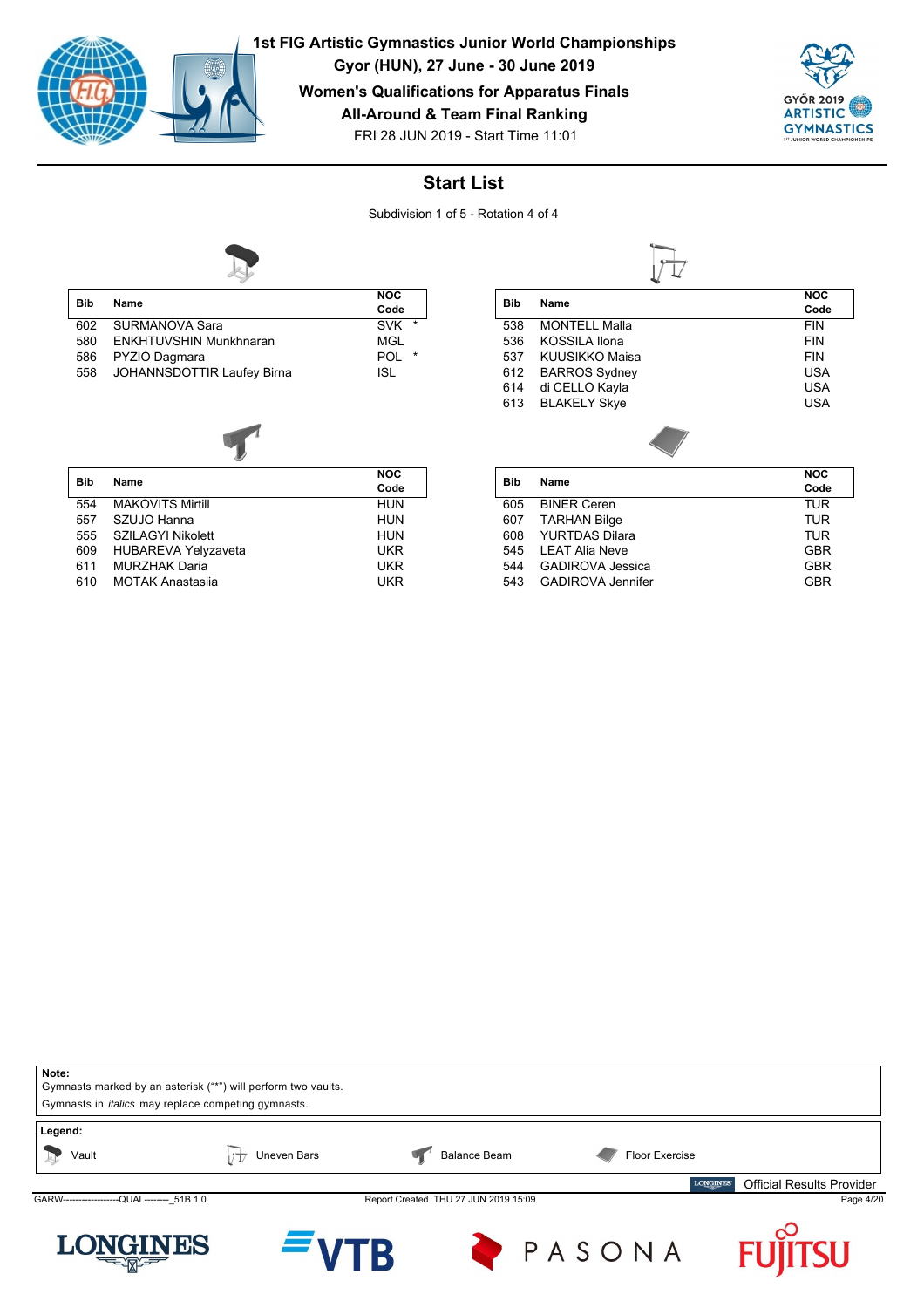

**Bib Name**

**1st FIG Artistic Gymnastics Junior World Championships**

**Gyor (HUN), 27 June - 30 June 2019**

**Women's Qualifications for Apparatus Finals**

**All-Around & Team Final Ranking**



FRI 28 JUN 2019 - Start Time 12:00

## **Start List**

Subdivision 2 of 5 - Rotation 1 of 4

**NOC Code**



| <b>Bib</b> | Name                   | <b>NOC</b>            |
|------------|------------------------|-----------------------|
|            |                        | Code                  |
| 584        | NAVAS Karla            | $\star$<br><b>PAN</b> |
| 583        | <b>HERON Hillary</b>   | $\star$<br><b>PAN</b> |
| 508        | <b>LOUON Noemie</b>    | <b>BEL</b>            |
| 509        | VAELEN Lisa            | <b>BEL</b>            |
| 507        | <b>BERTRANDT Stacy</b> | <b>BEL</b>            |
|            |                        |                       |
|            |                        |                       |

|     | 563 VINCENZI Chiara     | ITA        |
|-----|-------------------------|------------|
| 560 | CAMPAGNARO Camilla      | ITA        |
| 562 | MINOTTI Micol           | ITA        |
|     | 596 URAZOVA Vladislava  | <b>RUS</b> |
| 594 | <b>GERASIMOVA Elena</b> | <b>RUS</b> |
|     | 595 LISTUNOVA Viktorija | <b>RUS</b> |

| <b>Bib</b> | Name                    | <b>NOC</b> |  |
|------------|-------------------------|------------|--|
|            |                         | Code       |  |
| 532        | NAVARRO Clara           | ESP        |  |
| 535        | VII I ALBA Claudia      | <b>ESP</b> |  |
| 534        | PUJADAS Berta           | <b>ESP</b> |  |
| 550        | <b>BALAMI Chrysa</b>    | <b>GRE</b> |  |
| 551        | SEVASTOPOULOU Asimina   | <b>GRE</b> |  |
| 552        | <b>TSIORI Magdalini</b> | GRF        |  |
|            |                         |            |  |
|            | $\cdots$                | <b>NOC</b> |  |

|            |                            | טעו        |  |
|------------|----------------------------|------------|--|
| <b>Bib</b> | Name                       | Code       |  |
| 581        | <b>BORG Ella</b>           | MI T       |  |
|            | 575 OJERE Maija            | I AT       |  |
| 585        | RENGIFO Ximena             | <b>PFR</b> |  |
| 559        | <b>OBERMAN ETZION Maya</b> | <b>ISR</b> |  |
|            |                            |            |  |

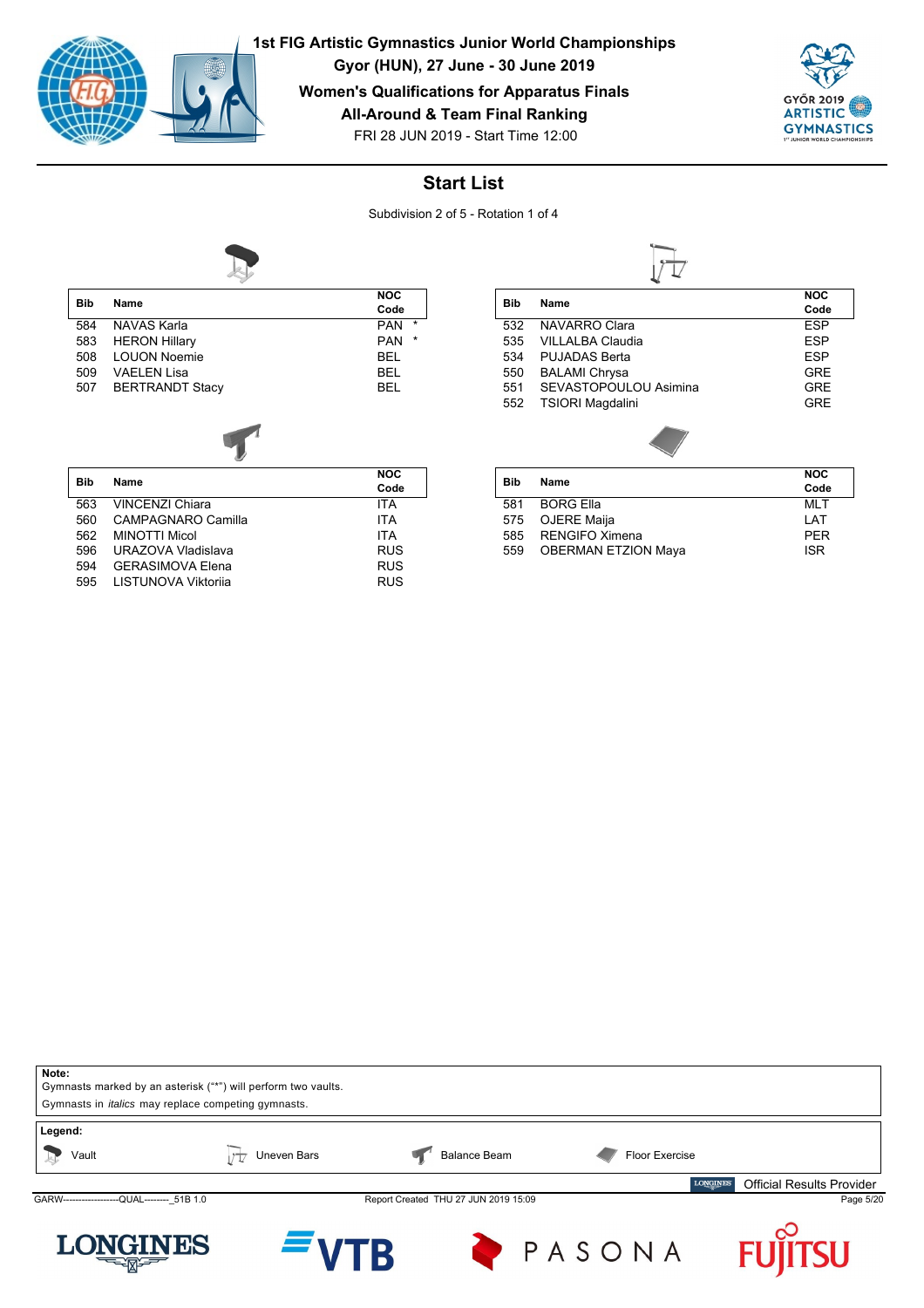

**Gyor (HUN), 27 June - 30 June 2019**

**Women's Qualifications for Apparatus Finals**

**All-Around & Team Final Ranking**



FRI 28 JUN 2019 - Start Time 12:26

# **Start List**

Subdivision 2 of 5 - Rotation 2 of 4



| <b>NOC</b>                                      |         |
|-------------------------------------------------|---------|
| <b>Bib</b><br>Name<br>Code                      |         |
| 575 OJERE Maija<br>I AT                         |         |
| <b>RENGIFO Ximena</b><br><b>PFR</b><br>585      |         |
| <b>OBERMAN ETZION Maya</b><br><b>ISR</b><br>559 | $\star$ |
| MI T<br><b>BORG Ella</b><br>581                 |         |



|            |                         | <b>NOC</b> |
|------------|-------------------------|------------|
| <b>Bib</b> | Name                    | Code       |
| 550        | <b>BALAMI Chrysa</b>    | <b>GRE</b> |
| 551        | SEVASTOPOULOU Asimina   | <b>GRE</b> |
| 552        | <b>TSIORI Magdalini</b> | GRF        |
| 534        | PUJADAS Berta           | <b>FSP</b> |
| 532        | NAVARRO Clara           | <b>FSP</b> |
| 535        | VILLALBA Claudia        | <b>FSP</b> |

|     |                        | <b>NOC</b> |
|-----|------------------------|------------|
| Bib | Name                   | Code       |
| 509 | VAELEN Lisa            | <b>BFI</b> |
| 507 | <b>BERTRANDT Stacy</b> | <b>BFI</b> |
| 508 | <b>LOUON Noemie</b>    | <b>BFI</b> |
| 583 | <b>HERON Hillary</b>   | <b>PAN</b> |
| 584 | <b>NAVAS Karla</b>     | <b>PAN</b> |
|     |                        |            |

| <b>Bib</b> | Name                    | <b>NOC</b> |
|------------|-------------------------|------------|
|            |                         | Code       |
| 594        | <b>GERASIMOVA Elena</b> | <b>RUS</b> |
| 595        | LISTUNOVA Viktorija     | <b>RUS</b> |
| 596        | URAZOVA Vladislava      | <b>RUS</b> |
| 560        | CAMPAGNARO Camilla      | <b>ITA</b> |
| 562        | <b>MINOTTI Micol</b>    | <b>ITA</b> |
| 563        | <b>VINCENZI Chiara</b>  | <b>ITA</b> |
|            |                         |            |

| Note:<br>Gymnasts marked by an asterisk ("*") will perform two vaults.<br>Gymnasts in <i>italics</i> may replace competing gymnasts. |             |                                      |                |                                                     |
|--------------------------------------------------------------------------------------------------------------------------------------|-------------|--------------------------------------|----------------|-----------------------------------------------------|
| Legend:<br>Vault                                                                                                                     | Uneven Bars | <b>Balance Beam</b>                  | Floor Exercise |                                                     |
|                                                                                                                                      |             |                                      |                | <b>LONGINES</b><br><b>Official Results Provider</b> |
| GARW-------------------QUAL-------- 51B 1.0                                                                                          |             | Report Created THU 27 JUN 2019 15:09 |                | Page 6/20                                           |
| <b>LONGINES</b><br><b>CONTROLLER</b>                                                                                                 | $=$ VTR     |                                      | PASONA         | <b>FUJITSU</b>                                      |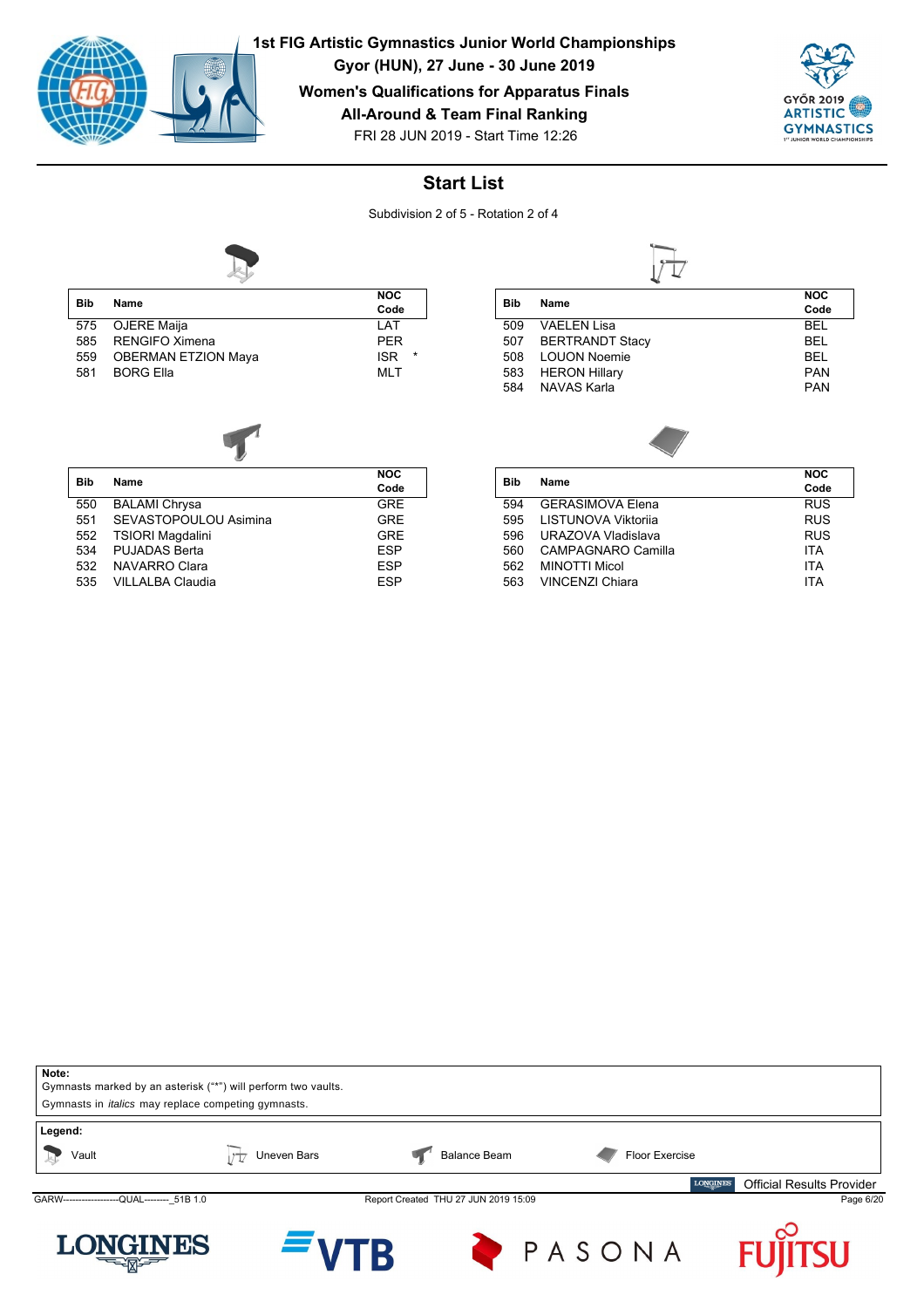

**Gyor (HUN), 27 June - 30 June 2019**

**Women's Qualifications for Apparatus Finals**

**All-Around & Team Final Ranking**



FRI 28 JUN 2019 - Start Time 12:52

## **Start List**

Subdivision 2 of 5 - Rotation 3 of 4



| <b>Bib</b> | Name                    | <b>NOC</b>      |
|------------|-------------------------|-----------------|
|            |                         | Code            |
| 562        | <b>MINOTTI Micol</b>    | <b>ITA</b>      |
| 563        | <b>VINCENZI Chiara</b>  | <b>ITA</b>      |
| 560        | CAMPAGNARO Camilla      | *<br><b>ITA</b> |
| 594        | <b>GERASIMOVA Elena</b> | <b>RUS</b>      |
| 595        | LISTUNOVA Viktorija     | *<br><b>RUS</b> |
| 596        | URAZOVA Vladislava      | <b>RUS</b><br>* |
|            |                         |                 |
| <b>Bib</b> | Name                    | <b>NOC</b>      |
|            |                         | Code            |
| 583        | <b>HERON Hillary</b>    | <b>PAN</b>      |
| 584        | NAVAS Karla             | <b>PAN</b>      |

584 NAVAS Karla **PAN 1986 NAVAS Karla PAN**<br>508 LOUON Noemie PAN 1986 BEL 508 LOUON Noemie BEL

507 BERTRANDT Stacy BEL

VAELEN Lisa

| Bib | Name                       | <b>NOC</b> |
|-----|----------------------------|------------|
|     |                            | Code       |
| 585 | <b>RENGIFO Ximena</b>      | <b>PFR</b> |
| 559 | <b>OBERMAN ETZION Maya</b> | <b>ISR</b> |
| 581 | <b>BORG Ella</b>           | <b>MLT</b> |
| 575 | OJERE Maija                | I AT       |



|                         | Code       |
|-------------------------|------------|
| <b>PUJADAS Berta</b>    | <b>FSP</b> |
| VILLALBA Claudia        | <b>FSP</b> |
| NAVARRO Clara           | <b>FSP</b> |
| <b>TSIORI Magdalini</b> | <b>GRE</b> |
| <b>BALAMI Chrysa</b>    | <b>GRE</b> |
| SEVASTOPOULOU Asimina   | GRF        |
|                         |            |

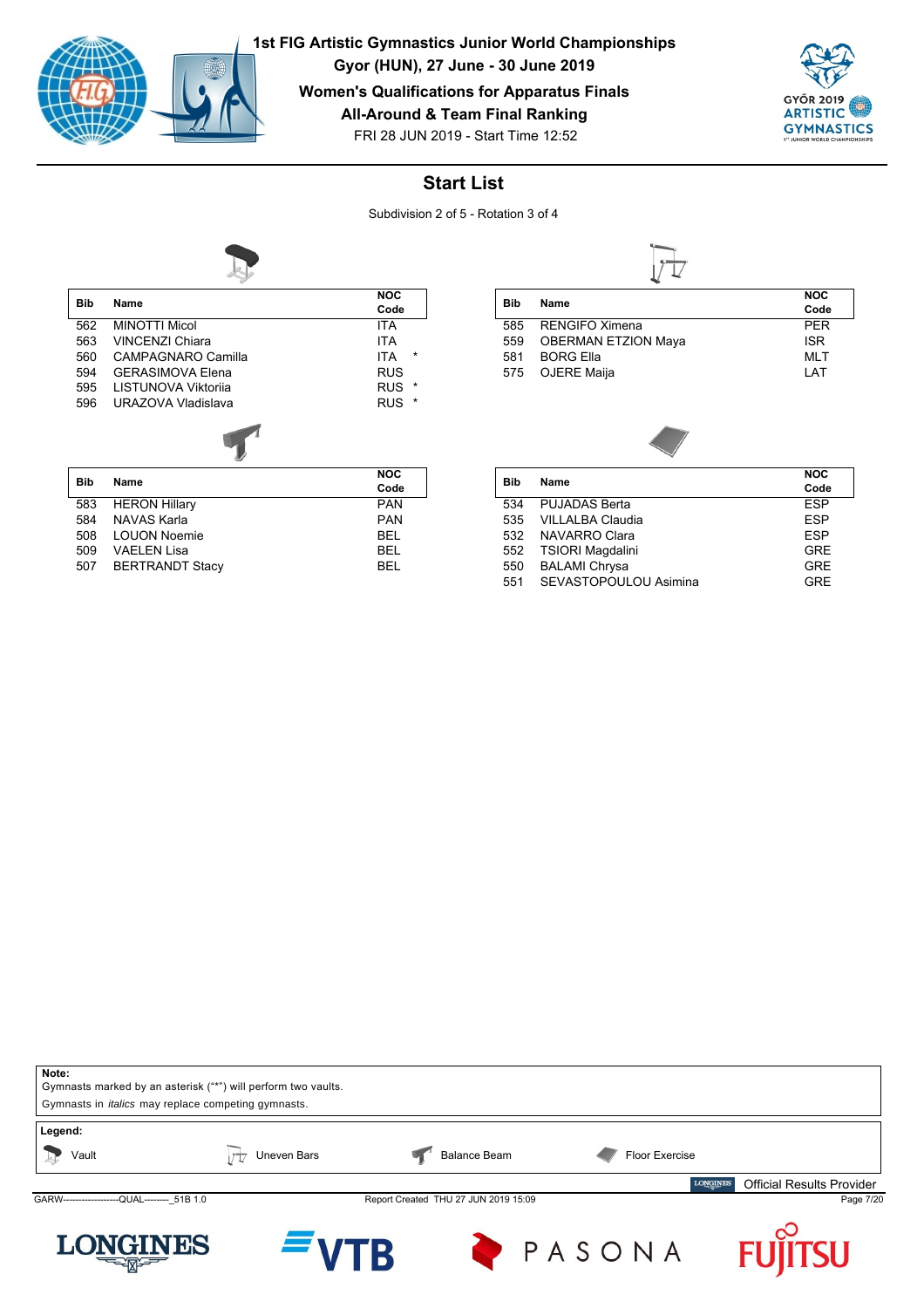

**Gyor (HUN), 27 June - 30 June 2019**

**Women's Qualifications for Apparatus Finals**

**All-Around & Team Final Ranking**



FRI 28 JUN 2019 - Start Time 13:18

## **Start List**

Subdivision 2 of 5 - Rotation 4 of 4



| <b>Bib</b> | Name                       | <b>NOC</b><br>Code    |
|------------|----------------------------|-----------------------|
|            |                            | $\star$               |
| 552        | <b>TSIORI Magdalini</b>    | <b>GRE</b>            |
| 551        | SEVASTOPOULOU Asimina      | <b>GRE</b>            |
| 550        | <b>BALAMI Chrysa</b>       | <b>GRE</b>            |
| 532        | <b>NAVARRO Clara</b>       | <b>ESP</b>            |
| 534        | <b>PUJADAS Berta</b>       | <b>ESP</b><br>$\star$ |
| 535        | VII I ALBA Claudia         | <b>ESP</b><br>$\star$ |
|            |                            |                       |
| <b>Bib</b> | Name                       | <b>NOC</b>            |
|            |                            | Code                  |
| 559        | <b>OBERMAN ETZION Maya</b> | <b>ISR</b>            |
| 581        | <b>BORG Ella</b>           | <b>MLT</b>            |

575 OJERE Maija<br>585 RENGIFO Ximena LAT PER

RENGIFO Ximena

|     | Name                       | <b>NOC</b> |
|-----|----------------------------|------------|
| Bib |                            | Code       |
| 594 | <b>GERASIMOVA Elena</b>    | <b>RUS</b> |
| 596 | URAZOVA Vladislava         | <b>RUS</b> |
| 595 | <b>LISTUNOVA Viktorija</b> | <b>RUS</b> |
| 562 | <b>MINOTTI Micol</b>       | <b>ITA</b> |
| 563 | VINCENZI Chiara            | <b>ITA</b> |
| 560 | CAMPAGNARO Camilla         | <b>ITA</b> |
|     |                            |            |

| Bib |                        | <b>NOC</b> |
|-----|------------------------|------------|
|     | Name                   | Code       |
| 507 | <b>BERTRANDT Stacy</b> | <b>BFI</b> |
| 508 | <b>LOUON Noemie</b>    | <b>BFI</b> |
| 509 | VAFI FN Lisa           | <b>BFI</b> |
| 584 | NAVAS Karla            | <b>PAN</b> |
| 583 | <b>HERON Hillary</b>   | <b>PAN</b> |
|     |                        |            |

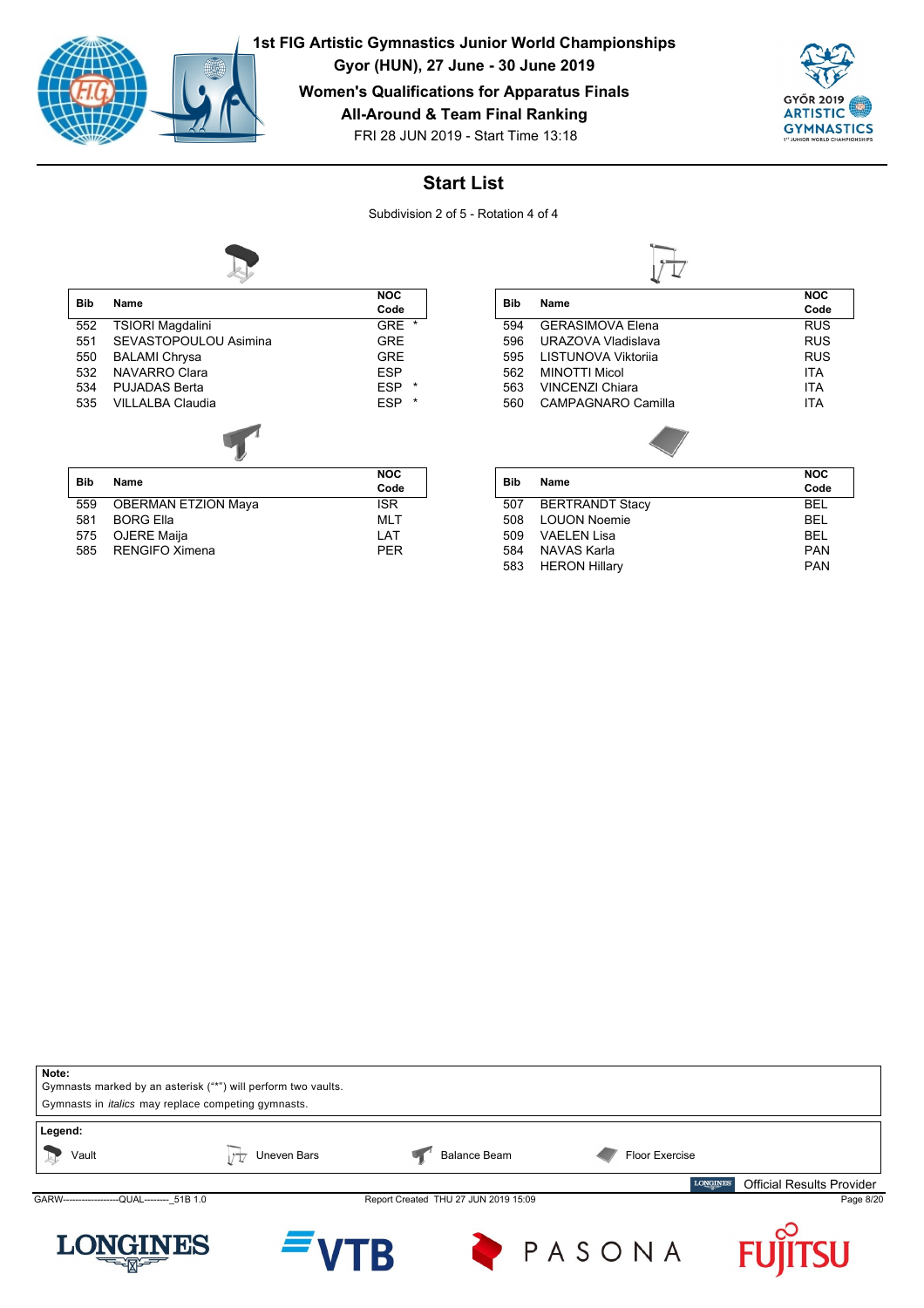

**Gyor (HUN), 27 June - 30 June 2019**

**Women's Qualifications for Apparatus Finals**

**All-Around & Team Final Ranking**



FRI 28 JUN 2019 - Start Time 14:30

# **Start List**

Subdivision 3 of 5 - Rotation 1 of 4



| <b>Bib</b> | Name                  | <b>NOC</b>           |
|------------|-----------------------|----------------------|
|            |                       | Code                 |
| 501        | <b>GOMEZ Aimara</b>   | ARG                  |
| 502        | SAUCEDO Rocio         | <b>ARG</b>           |
| 500        | <b>CARRARO Brisa</b>  | ARG                  |
| 577        | <b>MIRANDA Marisa</b> | <b>MEX</b>           |
| 579        | RIVERA Karla          | MEX<br>$\star$       |
| 578        | <b>NIEVES Greys</b>   | <b>MEX</b><br>$\ast$ |
|            |                       |                      |
| <b>Bib</b> | Name                  | <b>NOC</b>           |
|            |                       | Code                 |

R

| <b>Bib</b> |                        | <b>NOC</b> |
|------------|------------------------|------------|
|            | Name                   | Code       |
| 570        | SHAMETKO Alexandra     | KAZ        |
| 569        | <b>KENENBAY Medina</b> | <b>KAZ</b> |
| 571        | YASSINSKAYA Darya      | <b>KAZ</b> |
| 504        | <b>STEWART Lucy</b>    | AUS        |
| 505        | <b>TRISIC Chloe</b>    | AUS        |
| 503        | <b>ODESSA Tiana</b>    | AUS        |

|                        | <b>NOC</b> |
|------------------------|------------|
|                        | Code       |
| <b>HUANG Tzu-Hsing</b> | TPF        |
| <b>PEREA Alais</b>     | ECU        |
| <b>HENRY Nazstazia</b> | <b>JAM</b> |
| <b>BEDENIK Zala</b>    | SI O       |
|                        | Name       |



| Bib | Name                      | <b>NOC</b> |
|-----|---------------------------|------------|
|     |                           | Code       |
| 618 | <b>SILNOVA Anna</b>       | UZB        |
| 617 | MIROSHNICHENKO Anastasiya | UZB        |
| 616 | ARIPOVA Dildora           | <b>UZB</b> |
| 574 | <b>SHIN Solyi</b>         | <b>KOR</b> |
| 573 | LEE Dayeong               | <b>KOR</b> |
| 572 | HYUN Jinju                | KOR        |
|     |                           |            |

| Note:<br>Gymnasts marked by an asterisk ("*") will perform two vaults.<br>Gymnasts in <i>italics</i> may replace competing gymnasts. |             |                                      |                |                                                     |
|--------------------------------------------------------------------------------------------------------------------------------------|-------------|--------------------------------------|----------------|-----------------------------------------------------|
| Legend:<br>Vault                                                                                                                     | Uneven Bars | <b>Balance Beam</b>                  | Floor Exercise |                                                     |
|                                                                                                                                      |             |                                      |                | <b>LONGINES</b><br><b>Official Results Provider</b> |
| GARW--------------------QUAL-------- 51B 1.0                                                                                         |             | Report Created THU 27 JUN 2019 15:09 |                | Page 9/20                                           |
| <b>LONGINES</b><br><b>CONTROLL</b>                                                                                                   | $=$ VTB     |                                      | PASONA         | <b>FUJITSU</b>                                      |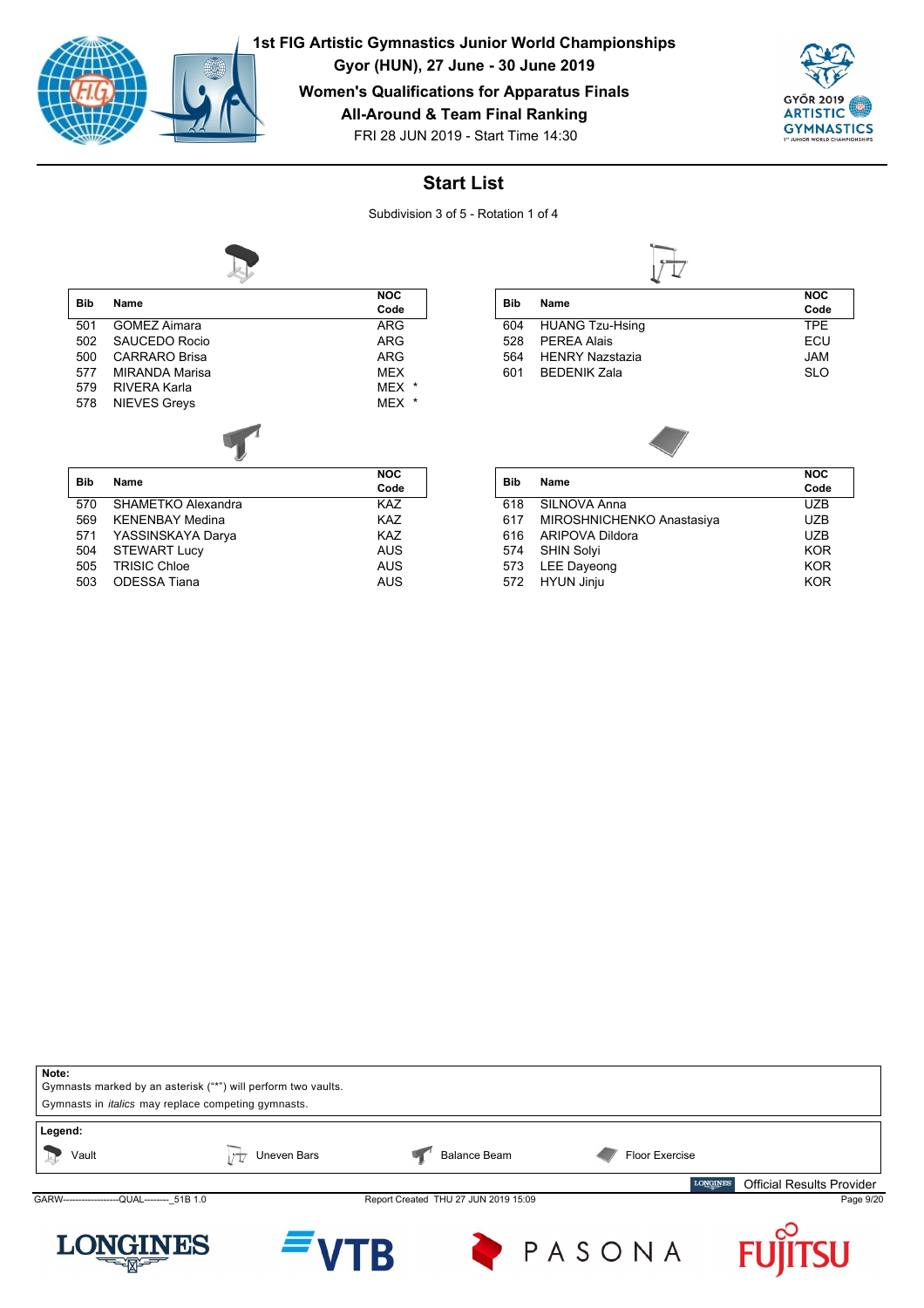

**Gyor (HUN), 27 June - 30 June 2019**

**Women's Qualifications for Apparatus Finals**

**All-Around & Team Final Ranking**



FRI 28 JUN 2019 - Start Time 14:56

## **Start List**

Subdivision 3 of 5 - Rotation 2 of 4



| <b>Bib</b> | Name                      | <b>NOC</b>            |
|------------|---------------------------|-----------------------|
|            |                           | Code                  |
| 573        | <b>LEE Dayeong</b>        | <b>KOR</b>            |
| 574        | <b>SHIN Solyi</b>         | <b>KOR</b><br>*       |
| 572        | <b>HYUN Jinju</b>         | KOR<br>$\ast$         |
| 616        | <b>ARIPOVA Dildora</b>    | <b>UZB</b>            |
| 617        | MIROSHNICHENKO Anastasiya | $\star$<br><b>UZB</b> |
| 618        | SILNOVA Anna              | <b>UZB</b>            |
|            |                           |                       |
|            |                           | <b>NOC</b>            |
| <b>Bib</b> | Name                      | Code                  |

| <b>Bib</b> |     |                        | .          |
|------------|-----|------------------------|------------|
|            |     | Name                   | Code       |
|            | 528 | PEREA Alais            | ECU        |
|            | 564 | <b>HENRY Nazstazia</b> | JAM        |
|            | 601 | <b>BEDENIK Zala</b>    | <b>SLO</b> |
|            | 604 | <b>HUANG Tzu-Hsing</b> | TPF        |
|            |     |                        |            |

| Bib | <b>Name</b>           |  | <b>NOC</b> |
|-----|-----------------------|--|------------|
|     |                       |  | Code       |
| 579 | RIVERA Karla          |  | <b>MEX</b> |
| 578 | <b>NIEVES Greys</b>   |  | <b>MEX</b> |
| 577 | <b>MIRANDA Marisa</b> |  | <b>MEX</b> |
| 502 | SAUCEDO Rocio         |  | ARG        |
| 500 | <b>CARRARO Brisa</b>  |  | ARG        |
| 501 | GOMEZ Aimara          |  | ARG        |
|     |                       |  |            |

| Bib |                        | <b>NOC</b> |
|-----|------------------------|------------|
|     | Name                   | Code       |
| 504 | <b>STEWART Lucy</b>    | <b>AUS</b> |
| 505 | <b>TRISIC Chloe</b>    | <b>AUS</b> |
| 503 | ODESSA Tiana           | <b>AUS</b> |
| 571 | YASSINSKAYA Darya      | <b>KAZ</b> |
| 569 | <b>KFNFNBAY Medina</b> | <b>KAZ</b> |
| 570 | SHAMETKO Alexandra     | KA7        |
|     |                        |            |

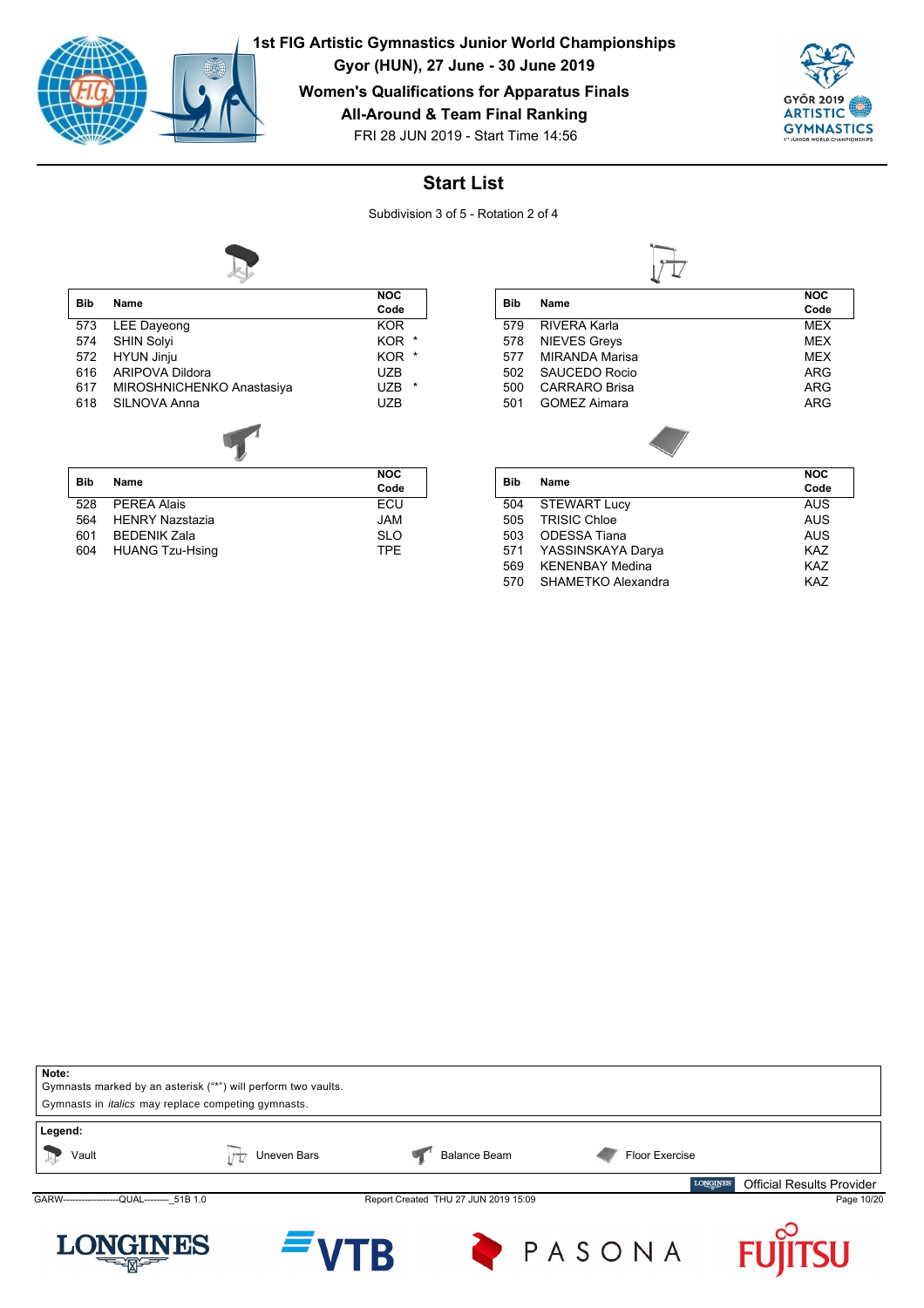

**Gyor (HUN), 27 June - 30 June 2019**

**Women's Qualifications for Apparatus Finals**

**All-Around & Team Final Ranking**



FRI 28 JUN 2019 - Start Time 15:22

## **Start List**

Subdivision 3 of 5 - Rotation 3 of 4



| <b>Bib</b> | Name                   | <b>NOC</b>      |
|------------|------------------------|-----------------|
|            |                        | Code            |
| 569        | <b>KENENBAY Medina</b> | $^\star$<br>KAZ |
| 571        | YASSINSKAYA Darya      | <b>KAZ</b><br>* |
| 570        | SHAMETKO Alexandra     | KA7             |
| 504        | <b>STEWART Lucy</b>    | AUS             |
| 505        | <b>TRISIC Chloe</b>    | AUS             |
| 503        | ODESSA Tiana           | AUS             |
|            |                        |                 |
| <b>Bib</b> | Name                   | <b>NOC</b>      |
|            |                        | Code            |
| 501        | <b>GOMEZ Aimara</b>    | ARG             |

|     | 501 GOMEZ Aimara  | ARG        |
|-----|-------------------|------------|
|     | 502 SAUCEDO Rocio | ARG        |
|     | 500 CARRARO Brisa | ARG        |
| 579 | RIVERA Karla      | <b>MFX</b> |
| 577 | MIRANDA Marisa    | <b>MFX</b> |
|     | 578 NIEVES Greys  | <b>MFX</b> |
|     |                   |            |

|            | <b>NOC</b>                |            |
|------------|---------------------------|------------|
| <b>Bib</b> | <b>Name</b>               | Code       |
| 618        | SILNOVA Anna              | UZB        |
| 616        | ARIPOVA Dildora           | UZB        |
| 617        | MIROSHNICHENKO Anastasiya | UZB        |
| 572        | <b>HYUN Jinju</b>         | <b>KOR</b> |
| 574        | <b>SHIN Solvi</b>         | <b>KOR</b> |
| 573        | <b>LEE Dayeong</b>        | <b>KOR</b> |
|            |                           |            |

| <b>Bib</b> |                        | <b>NOC</b> |
|------------|------------------------|------------|
|            | Name                   | Code       |
| 564        | <b>HENRY Nazstazia</b> | JAM        |
| 601        | <b>BEDENIK Zala</b>    | <b>SLO</b> |
| 604        | <b>HUANG Tzu-Hsing</b> | TPF        |
| 528        | <b>PFRFA Alais</b>     | <b>FCU</b> |
|            |                        |            |

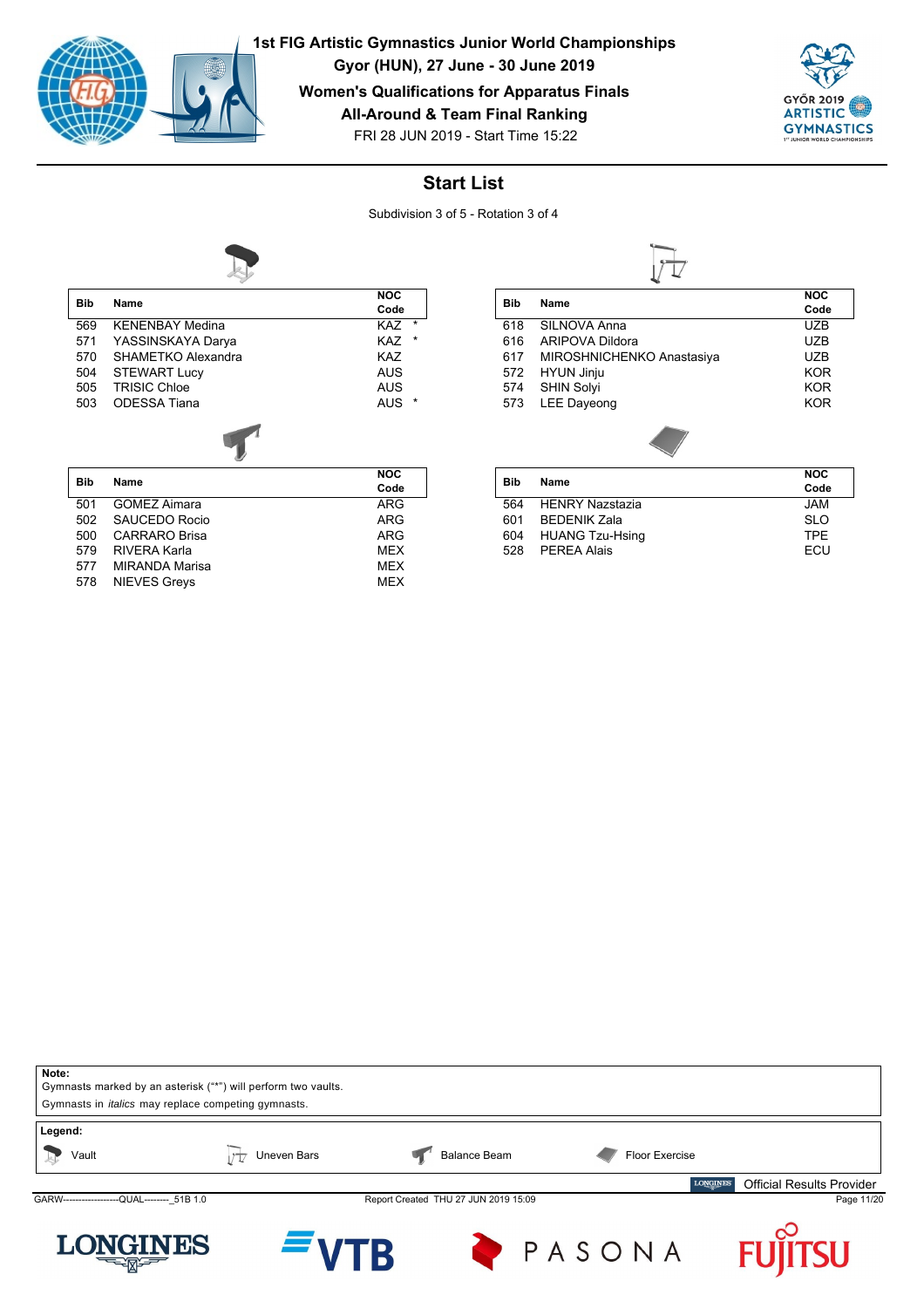

**Gyor (HUN), 27 June - 30 June 2019**

**Women's Qualifications for Apparatus Finals**

**All-Around & Team Final Ranking**



FRI 28 JUN 2019 - Start Time 15:48

## **Start List**

Subdivision 3 of 5 - Rotation 4 of 4



| <b>Bib</b> | Name                   | <b>NOC</b><br>Code    |
|------------|------------------------|-----------------------|
| 601        | <b>BEDENIK Zala</b>    | $\star$<br><b>SLO</b> |
| 604        | <b>HUANG Tzu-Hsing</b> | <b>TPF</b>            |
| 528        | <b>PFRFA Alais</b>     | ECU<br>$\star$        |
| 564        | <b>HFNRY Nazstazia</b> | <b>JAM</b>            |

|            |                           | <b>NOC</b> |
|------------|---------------------------|------------|
| <b>Bib</b> | Name                      | Code       |
|            | 572 HYUN Jinju            | <b>KOR</b> |
| 573        | <b>LEE Dayeong</b>        | <b>KOR</b> |
| 574        | SHIN Solyi                | <b>KOR</b> |
| 617        | MIROSHNICHENKO Anastasiya | UZB        |
| 616        | ARIPOVA Dildora           | <b>UZB</b> |
| 618        | SILNOVA Anna              | <b>UZB</b> |

|     | <b>NOC</b>             |            |
|-----|------------------------|------------|
| Bib | Name                   | Code       |
| 504 | <b>STEWART Lucy</b>    | AUS        |
| 505 | <b>TRISIC Chloe</b>    | AUS        |
| 503 | <b>ODESSA Tiana</b>    | AUS        |
| 570 | SHAMETKO Alexandra     | <b>KAZ</b> |
| 569 | <b>KFNFNBAY Medina</b> | <b>KAZ</b> |
| 571 | YASSINSKAYA Darya      | <b>KAZ</b> |
|     |                        |            |

|            | Name                | <b>NOC</b> |
|------------|---------------------|------------|
| <b>Bib</b> |                     | Code       |
| 578        | <b>NIEVES Greys</b> | <b>MFX</b> |
| 579        | RIVERA Karla        | <b>MFX</b> |
| 577        | MIRANDA Marisa      | <b>MFX</b> |
| 502        | SAUCEDO Rocio       | ARG        |
| 501        | GOMEZ Aimara        | ARG        |
| 500        | CARRARO Brisa       | ARG        |

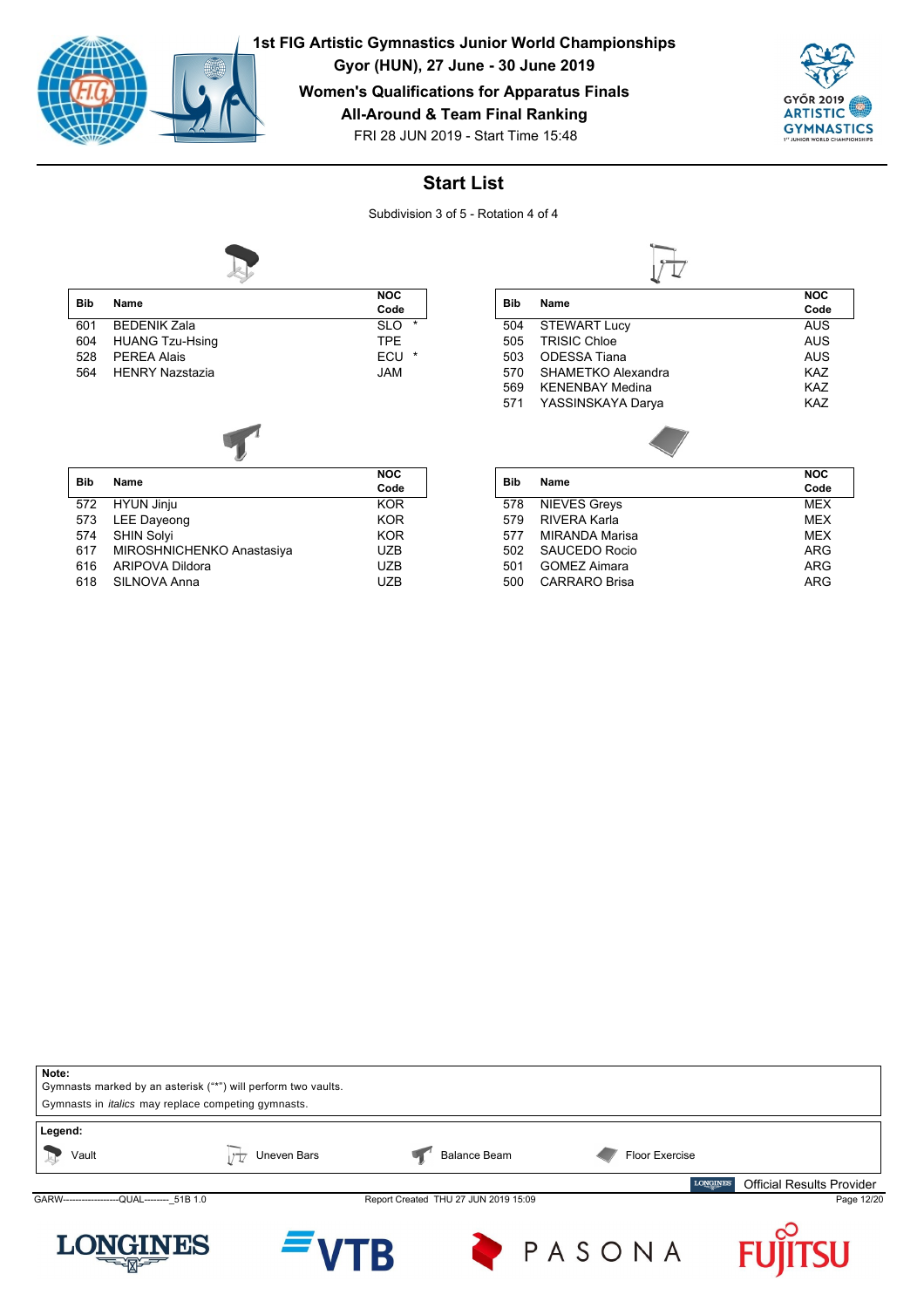

**Gyor (HUN), 27 June - 30 June 2019**

**Women's Qualifications for Apparatus Finals**

**All-Around & Team Final Ranking**



FRI 28 JUN 2019 - Start Time 16:30

## **Start List**

Subdivision 4 of 5 - Rotation 1 of 4



| <b>Bib</b> | Name                     | <b>NOC</b>            |
|------------|--------------------------|-----------------------|
|            |                          | Code                  |
| 603        | <b>WILLIAMS Jennifer</b> | <b>SWF</b>            |
| 600        | YAP Emma                 | <b>SGP</b>            |
| 599        | LIM Kaitlyn              | <b>SGP</b><br>$\star$ |
| 598        | <b>I IFW Rachel Anne</b> | <b>SGP</b>            |
|            |                          |                       |



|            |                           | <b>NOC</b> |
|------------|---------------------------|------------|
| <b>Bib</b> | Name                      | Code       |
| 540        | <b>EUGENE Maewenn</b>     | <b>FRA</b> |
| 541        | <b>FAURE Alison</b>       | <b>FRA</b> |
| 539        | <b>BOURA Tais</b>         | <b>FRA</b> |
| 590        | <b>DUTA Antonia</b>       | <b>ROU</b> |
| 591        | <b>SFIRINGU Silviana</b>  | ROU        |
| 592        | <b>STANCIULESCU Ioana</b> | ROU        |

|     |                        | <b>NOC</b> |
|-----|------------------------|------------|
| Bib | Name                   | Code       |
| 511 | SAVITSKAYA Anastasiya  | <b>BIR</b> |
| 510 | <b>LEVCHUK Tatiana</b> | <b>BIR</b> |
| 549 | <b>QUAAS</b> Lea Marie | <b>GFR</b> |
| 548 | MAI FWSKI Fmma Leonie  | <b>GFR</b> |
| 547 | HAASE Jasmin           | GFR        |
|     |                        |            |

| Bib | Name                     | <b>NOC</b> |
|-----|--------------------------|------------|
|     |                          | Code       |
| 576 | PLESKYTE Ema             | LTU        |
| 516 | NIKOLOVA Elizabet        | <b>BUL</b> |
| 524 | OCHOA Juliana            | COL        |
| 582 | MADSOE Julie             | <b>NOR</b> |
| 527 | <b>RASMUSSEN Camille</b> | <b>DFN</b> |
|     |                          |            |

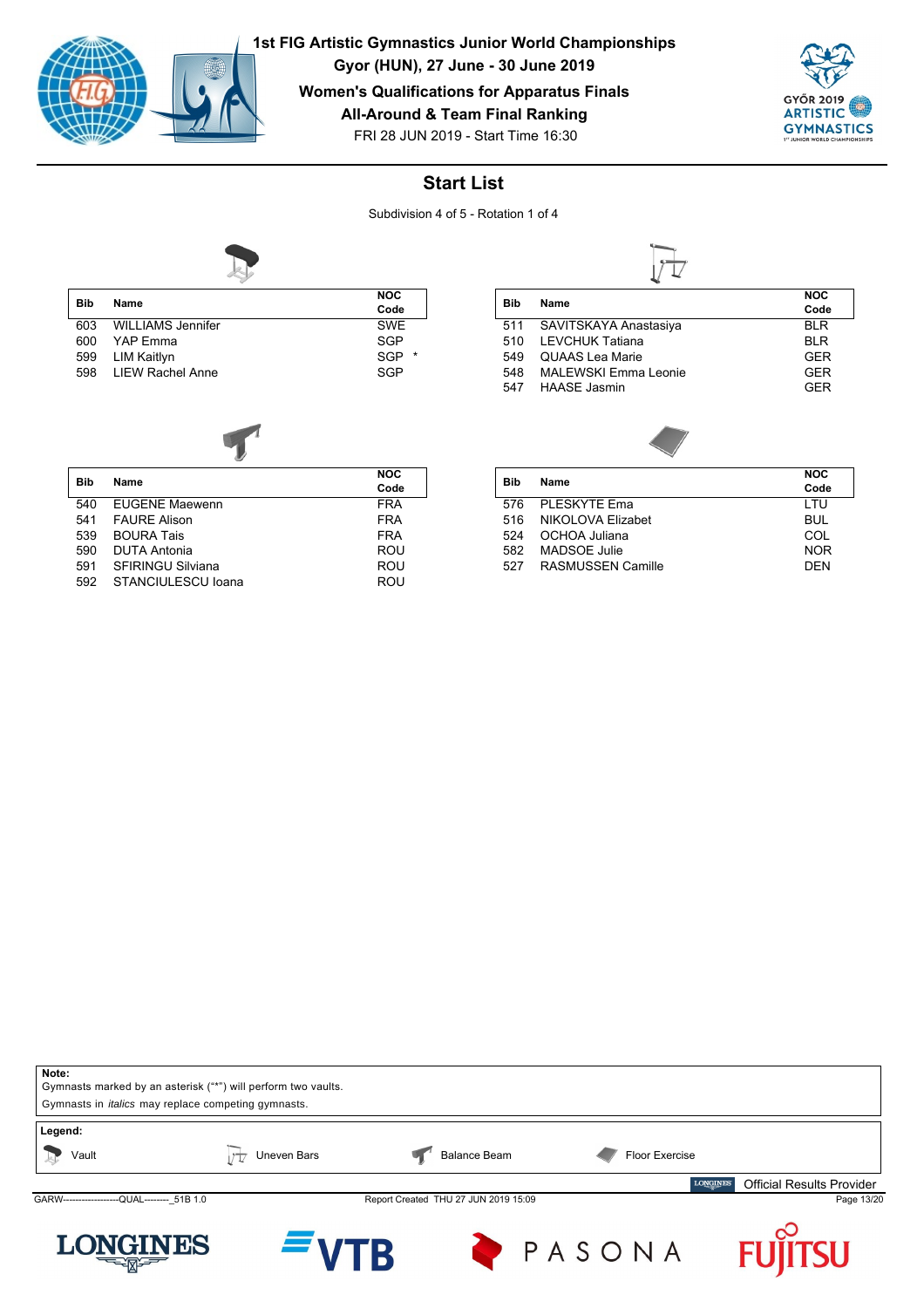

RASMUSSEN Camille

**Bib Name**

**1st FIG Artistic Gymnastics Junior World Championships**

**Gyor (HUN), 27 June - 30 June 2019**

**Women's Qualifications for Apparatus Finals**

**All-Around & Team Final Ranking**





#### **Start List**

Subdivision 4 of 5 - Rotation 2 of 4

**NOC Code**

**NOC**



| Bib | Name                     | <b>NOC</b> |  |
|-----|--------------------------|------------|--|
|     |                          | Code       |  |
| 599 | LIM Kaitlyn              | SGP        |  |
| 600 | YAP Fmma                 | <b>SGP</b> |  |
| 598 | LIEW Rachel Anne         | <b>SGP</b> |  |
| 603 | <b>WILLIAMS Jennifer</b> | <b>SWE</b> |  |



|                          | <b>NOC</b> |
|--------------------------|------------|
|                          | Code       |
| <b>DUTA Antonia</b>      | ROU        |
| <b>SFIRINGU Silviana</b> | ROU        |
| STANCIULESCU Ioana       | ROU        |
| <b>FAURE Alison</b>      | <b>FRA</b> |
| <b>EUGENE Maewenn</b>    | <b>FRA</b> |
| <b>BOURA Tais</b>        | <b>FRA</b> |
|                          | Name       |



516 NIKOLOVA Elizabet BUL 524 OCHOA Juliana COL 582 MADSOE Julie NOR \*

576 PLESKYTE Ema<br>LTU

| <b>Bib</b> | Name                        | Code       |
|------------|-----------------------------|------------|
| 548        | <b>MALEWSKI Emma Leonie</b> | <b>GER</b> |
| 549        | <b>QUAAS Lea Marie</b>      | <b>GER</b> |
| 547        | <b>HAASE Jasmin</b>         | <b>GER</b> |
| 512        | URSU Anastasiya             | <b>BLR</b> |
| 510        | LEVCHUK Tatiana             | <b>BLR</b> |
| 511        | SAVITSKAYA Anastasiya       | <b>BLR</b> |
|            |                             |            |

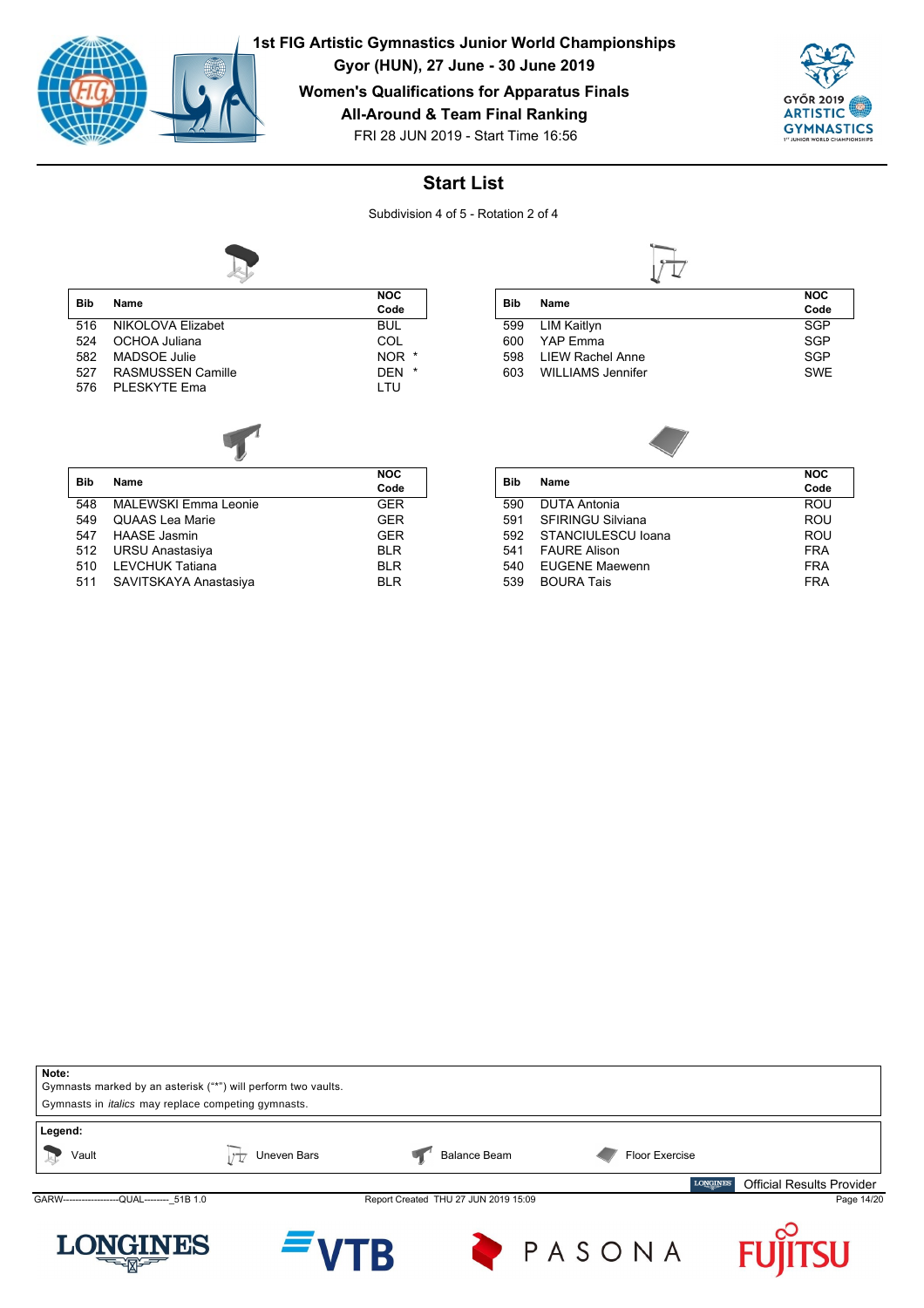

YAP Emma

**1st FIG Artistic Gymnastics Junior World Championships**

**Gyor (HUN), 27 June - 30 June 2019**

**Women's Qualifications for Apparatus Finals**

**All-Around & Team Final Ranking**



FRI 28 JUN 2019 - Start Time 17:22

#### **Start List**

Subdivision 4 of 5 - Rotation 3 of 4



|            |                          | <b>NOC</b>      |
|------------|--------------------------|-----------------|
| Bib        | Name                     | Code            |
| 541        | <b>FAURE Alison</b>      | <b>FRA</b>      |
| 539        | <b>BOURA Tais</b>        | <b>FRA</b>      |
| 540        | <b>EUGENE Maewenn</b>    | <b>FRA</b>      |
| 590        | <b>DUTA Antonia</b>      | ROU             |
| 591        | <b>SFIRINGU Silviana</b> | $^\star$<br>ROU |
| 592        | STANCIULESCU Ioana       | $\star$<br>ROU  |
|            |                          |                 |
|            |                          | <b>NOC</b>      |
| <b>Bib</b> | Name                     | Code            |

603 WILLIAMS Jennifer SWE<br>599 LIM Kaitlyn SGP 599 LIM Kaitlyn<br>598 LIEW Rachel Anne SGP SGP 598 LIEW Rachel Anne SGP<br>600 YAP Emma

| Bib | Name              | <b>NOC</b><br>Code |
|-----|-------------------|--------------------|
|     |                   |                    |
| 524 | OCHOA Juliana     | COL                |
| 582 | MADSOE Julie      | <b>NOR</b>         |
| 527 | RASMUSSEN Camille | DFN                |
| 576 | PI FSKYTF Fma     | I TU               |
| 516 | NIKOLOVA Elizabet | BUL.               |
|     |                   |                    |

| Bib | Name                   | <b>NOC</b> |
|-----|------------------------|------------|
|     |                        | Code       |
| 512 | <b>URSU Anastasiya</b> | <b>BLR</b> |
| 511 | SAVITSKAYA Anastasiya  | <b>BLR</b> |
| 510 | <b>LEVCHUK Tatiana</b> | <b>BLR</b> |
| 549 | <b>QUAAS Lea Marie</b> | <b>GER</b> |
| 547 | <b>HAASE Jasmin</b>    | <b>GER</b> |
| 548 | MAI FWSKI Fmma I eonie | GFR        |
|     |                        |            |

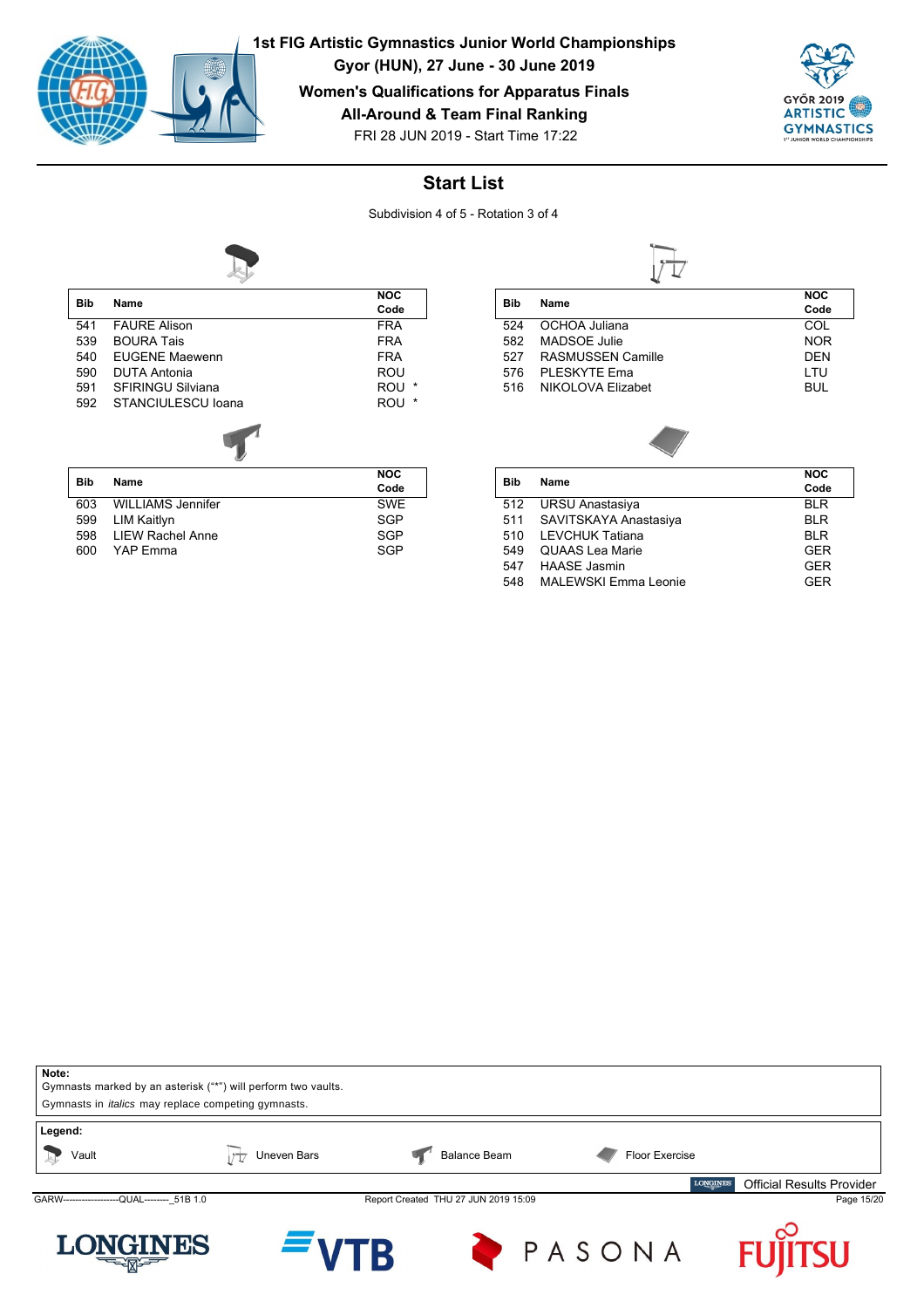

**Gyor (HUN), 27 June - 30 June 2019**

**Women's Qualifications for Apparatus Finals**

**All-Around & Team Final Ranking**



FRI 28 JUN 2019 - Start Time 17:48

## **Start List**

Subdivision 4 of 5 - Rotation 4 of 4



| <b>Bib</b> | Name                        | <b>NOC</b> |
|------------|-----------------------------|------------|
|            |                             | Code       |
| 549        | <b>QUAAS Lea Marie</b>      | <b>GER</b> |
| 548        | <b>MALEWSKI Emma Leonie</b> | <b>GER</b> |
| 547        | <b>HAASE</b> Jasmin         | <b>GER</b> |
| 510        | <b>LEVCHUK Tatiana</b>      | <b>BLR</b> |
| 512        | URSU Anastasiya             | <b>BLR</b> |
|            |                             |            |
|            |                             |            |

| <b>Bib</b> | <b>Name</b>              | <b>NOC</b><br>Code |
|------------|--------------------------|--------------------|
| 582        | <b>MADSOE Julie</b>      | <b>NOR</b>         |
| 527        | <b>RASMUSSEN Camille</b> | <b>DFN</b>         |
| 576        | PLESKYTE Ema             | I TU               |
| 516        | NIKOLOVA Elizabet        | BUL                |
| 524        | OCHOA Juliana            |                    |

|     | <b>Name</b>              | <b>NOC</b> |
|-----|--------------------------|------------|
| Bib |                          | Code       |
| 590 | <b>DUTA Antonia</b>      | ROU        |
| 591 | <b>SFIRINGU Silviana</b> | ROU        |
| 592 | STANCIULESCU Ioana       | ROU        |
| 541 | <b>FAURF Alison</b>      | <b>FRA</b> |
| 539 | <b>BOURA Tais</b>        | <b>FRA</b> |
| 540 | <b>FUGENE Maewenn</b>    | <b>FRA</b> |
|     |                          |            |

|     |                          | <b>NOC</b> |
|-----|--------------------------|------------|
| Bib | Name                     | Code       |
| 598 | LIEW Rachel Anne         | SGP        |
| 599 | LIM Kaitlyn              | <b>SGP</b> |
| 600 | YAP Emma                 | SGP        |
| 603 | <b>WILLIAMS Jennifer</b> | <b>SWF</b> |

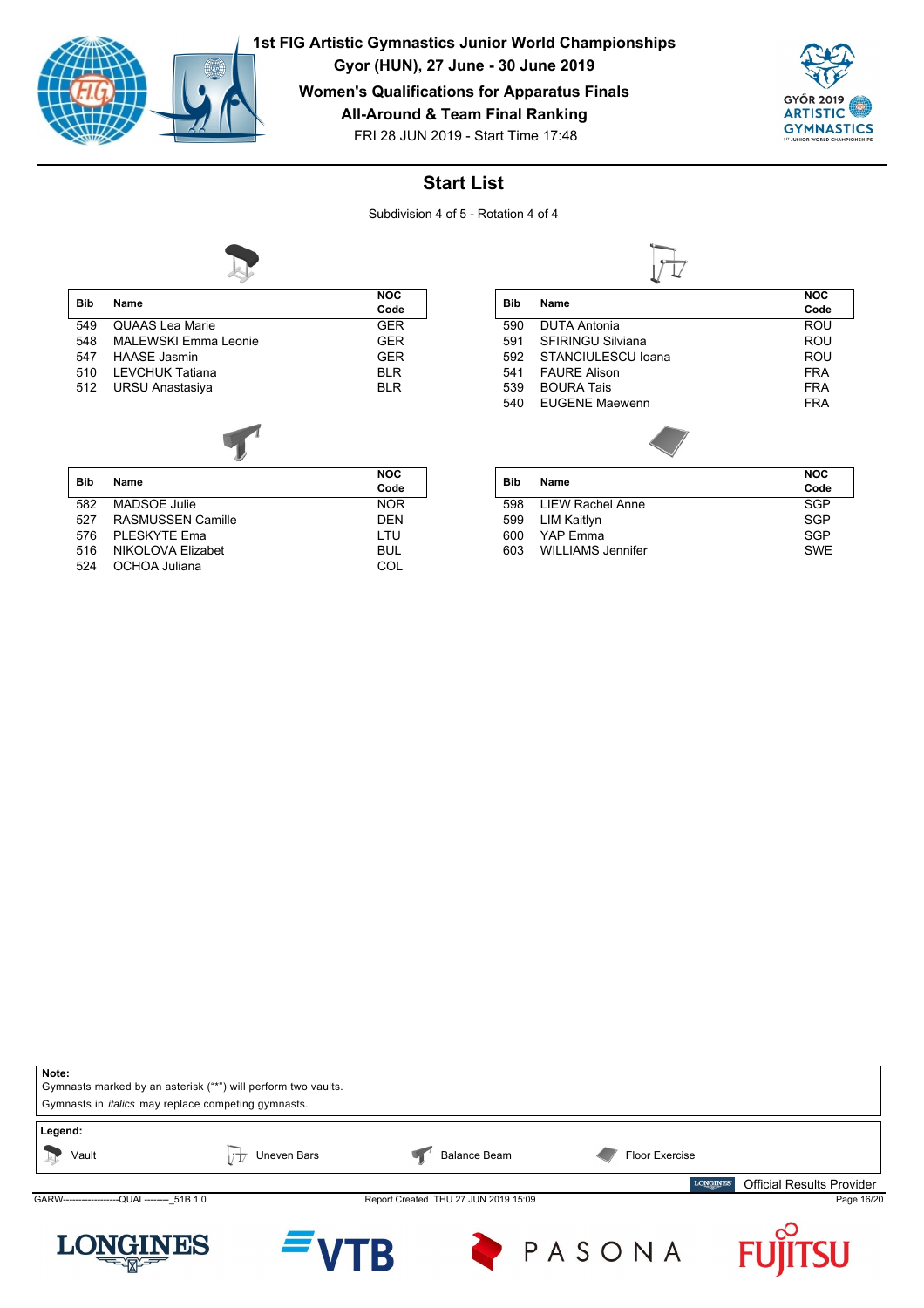

**Gyor (HUN), 27 June - 30 June 2019**

#### **Women's Qualifications for Apparatus Finals**

**All-Around & Team Final Ranking**



FRI 28 JUN 2019 - Start Time 19:00

## **Start List**

Subdivision 5 of 5 - Rotation 1 of 4



| <b>Bib</b> | Name                    | <b>NOC</b>     |
|------------|-------------------------|----------------|
|            |                         | Code           |
| 515        | SOARES Julia            | <b>BRA</b>     |
| 513        | <b>BEZERRA Christal</b> | <b>BRA</b>     |
| 514        | LIMA Ana Luiza          | <b>BRA</b>     |
| 522        | WEI Xiaoyuan            | CHN            |
| 521        | OU Yushan               | CHN            |
| 520        | <b>GUAN Chenchen</b>    | $\star$<br>CHN |
|            |                         |                |
| <b>Bib</b> | Name                    | <b>NOC</b>     |
|            |                         | Code           |
| 525        | <b>GEORGIOU Artemis</b> | CYP            |
| 506        | MINAKOVSKAYA Milana     | AZE            |
| 526        | <b>TRNKOVA Lucie</b>    | CZE            |

526 TRNKOVA Lucie CZE<br>553 DORIGONI Daniela COVA CUA

DORIGONI Daniela

|     |                        | <b>NOC</b> |
|-----|------------------------|------------|
| Bib | Name                   | Code       |
| 531 | <b>MELIGE Salma</b>    | EGY        |
| 530 | MAHMOUD Jana           | EGY        |
| 529 | ABOELHASAN Jana        | EGY        |
| 566 | <b>MIYATA Shoko</b>    | <b>JPN</b> |
| 568 | <b>WATANARF Hazuki</b> | <b>JPN</b> |
| 565 | <b>HATAKFDA Chiaki</b> | <b>JPN</b> |
|     |                        |            |

|     |                          | NOC        |
|-----|--------------------------|------------|
| Bib | Name                     | Code       |
| 589 | SOBRAL Lia               | <b>POR</b> |
| 587 | <b>CANCELA Francisca</b> | <b>POR</b> |
| 588 | <b>MFNDES Maria</b>      | <b>POR</b> |
| 517 | <b>KATJIVARI Okeri</b>   | CAN        |
| 518 | <b>LEE Cassandra</b>     | CAN        |
| 519 | RAPOSO Clara             | CAN        |
|     |                          |            |

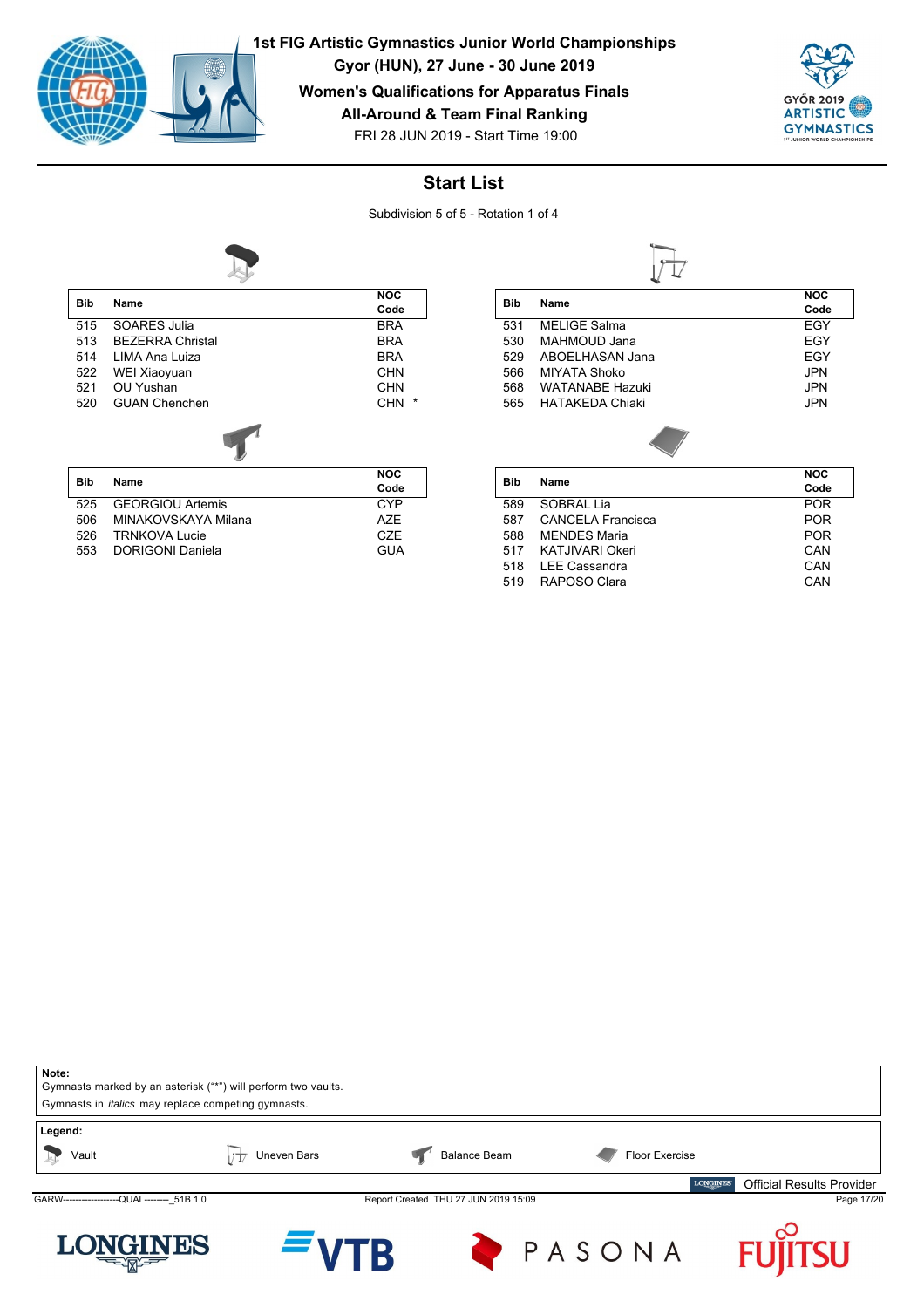

**Gyor (HUN), 27 June - 30 June 2019**

**Women's Qualifications for Apparatus Finals**

**All-Around & Team Final Ranking**



FRI 28 JUN 2019 - Start Time 19:26

## **Start List**

Subdivision 5 of 5 - Rotation 2 of 4



| <b>Bib</b> | Name                     | <b>NOC</b>           |
|------------|--------------------------|----------------------|
|            |                          | Code                 |
| 518        | <b>LEE Cassandra</b>     | $\star$<br>CAN       |
| 519        | RAPOSO Clara             | $\star$<br>CAN       |
| 517        | <b>KATJIVARI Okeri</b>   | *<br>CAN             |
| 589        | SOBRAL Lia               | *<br><b>POR</b>      |
| 587        | <b>CANCELA Francisca</b> | *<br><b>POR</b>      |
| 588        | <b>MENDES Maria</b>      | $\ast$<br><b>POR</b> |
|            |                          |                      |
| <b>Bib</b> | Name                     | <b>NOC</b>           |
|            |                          | Code                 |
| 566        | <b>MIYATA Shoko</b>      | <b>JPN</b>           |

| 566 | MIYATA Shoko           | JPN        |
|-----|------------------------|------------|
| 568 | <b>WATANARF Hazuki</b> | JPN        |
|     | 565 HATAKEDA Chiaki    | JPN        |
| 529 | ABOELHASAN Jana        | <b>FGY</b> |
| 531 | MELIGE Salma           | <b>FGY</b> |
| 530 | MAHMOUD Jana           | <b>FGY</b> |
|     |                        |            |

|     |                         | <b>NOC</b> |
|-----|-------------------------|------------|
| Bib | Name                    | Code       |
| 520 | <b>GUAN Chenchen</b>    | <b>CHN</b> |
| 522 | WEI Xiaoyuan            | <b>CHN</b> |
| 521 | OU Yushan               | <b>CHN</b> |
| 515 | SOARES Julia            | <b>BRA</b> |
| 514 | I IMA Ana Luiza         | <b>BRA</b> |
| 513 | <b>BEZERRA Christal</b> | <b>BRA</b> |
|     |                         |            |

| Bib |                         | <b>NOC</b>       |
|-----|-------------------------|------------------|
|     | Name                    | Code             |
| 506 | MINAKOVSKAYA Milana     | A7F              |
| 526 | <b>TRNKOVA Lucie</b>    | C <sub>7</sub> F |
| 553 | DORIGONI Daniela        | GUA              |
| 525 | <b>GFORGIOU Artemis</b> | C.YP             |
|     |                         |                  |

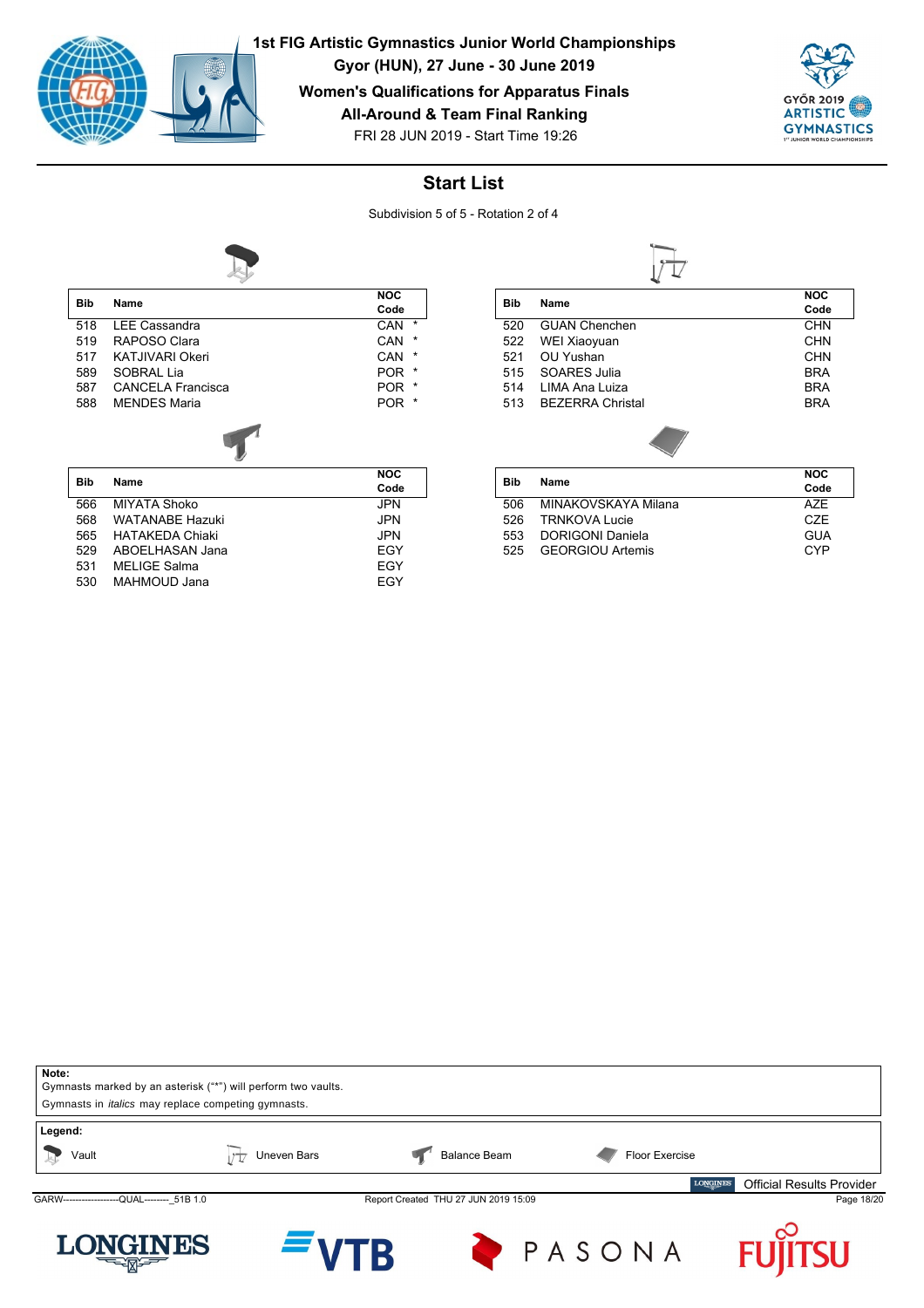

**1st FIG Artistic Gymnastics Junior World Championships**

**Gyor (HUN), 27 June - 30 June 2019**

**Women's Qualifications for Apparatus Finals**

**All-Around & Team Final Ranking**



FRI 28 JUN 2019 - Start Time 19:52

## **Start List**

Subdivision 5 of 5 - Rotation 3 of 4



| <b>Bib</b> | Name                    | <b>NOC</b>       |
|------------|-------------------------|------------------|
|            |                         | Code             |
| 526        | <b>TRNKOVA Lucie</b>    | C <sub>7</sub> F |
| 553        | <b>DORIGONI Daniela</b> | <b>GUA</b>       |
| 525        | <b>GEORGIOU Artemis</b> | CYP              |
| 506        | MINAKOVSKAYA Milana     | A7F              |

| <b>Bib</b> | Name                    | <b>NOC</b> |
|------------|-------------------------|------------|
|            |                         | Code       |
| 515        | SOARES Julia            | <b>BRA</b> |
| 513        | <b>BEZERRA Christal</b> | <b>BRA</b> |
| 514        | LIMA Ana Luiza          | <b>BRA</b> |
| 522        | WEI Xiaoyuan            | <b>CHN</b> |
| 520        | <b>GUAN Chenchen</b>    | <b>CHN</b> |
| 521        | OU Yushan               | CHN        |

|     |                          | <b>NOC</b> |
|-----|--------------------------|------------|
| Bib | Name                     | Code       |
| 589 | SOBRAL Lia               | <b>POR</b> |
| 588 | <b>MENDES Maria</b>      | <b>POR</b> |
| 587 | <b>CANCELA Francisca</b> | <b>POR</b> |
| 519 | RAPOSO Clara             | CAN        |
| 517 | <b>KATJIVARI Okeri</b>   | CAN        |
| 518 | <b>LEE Cassandra</b>     | CAN        |
|     |                          |            |

| Bib | <b>Name</b>            | <b>NOC</b> |
|-----|------------------------|------------|
|     |                        | Code       |
| 531 | <b>MELIGE Salma</b>    | FGY        |
| 529 | ABOELHASAN Jana        | EGY        |
| 530 | MAHMOUD Jana           | FGY        |
| 566 | MIYATA Shoko           | <b>JPN</b> |
| 568 | <b>WATANARF Hazuki</b> | <b>JPN</b> |
| 565 | <b>HATAKFDA Chiaki</b> | JPN.       |
|     |                        |            |